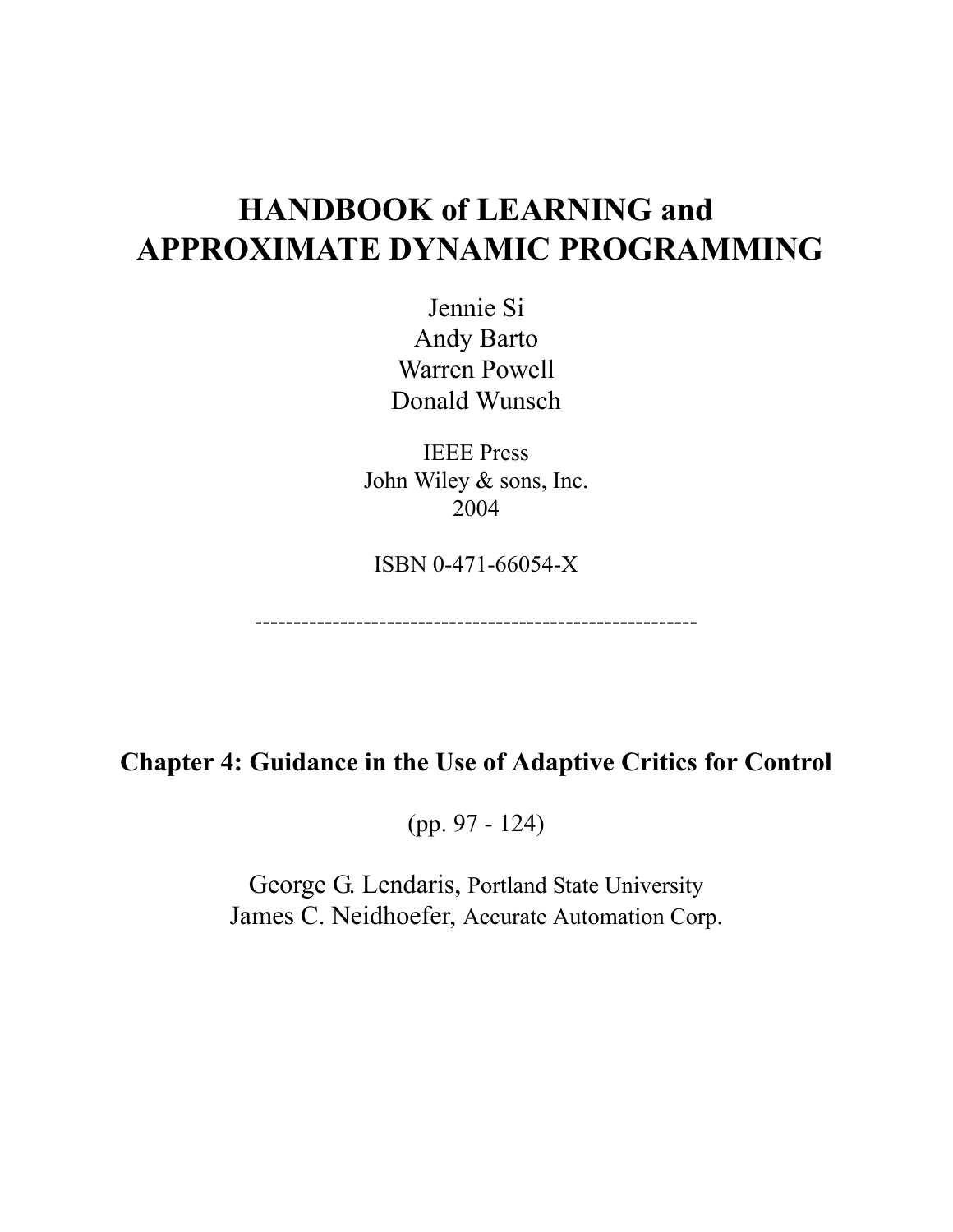# GUIDANCE IN THE USE OF ADAPTIVE CRITICS FOR CONTROL

## GEORGE G. LENDARIS AND JAMES C. NEIDHOEFER

#### 1. INTRODUCTION

The aim of this chapter is to provide guidance to the prospective user of the Adaptive Critic / Approximate Dynamic Programming methods for designing the action device in certain kinds of control systems. While there are currently various different successful "camps" in the Adaptive Critic community, spanning government, industry, and academia, and while the work of these independent groups may entail important differences, there are basic common threads. The latter include: Reinforcement Learning (RL), Dynamic Programming (DP), and basic Adaptive Critic (AC) concepts.

Describing and understanding the fundamental equations of DP is not difficult. Similarly, it is not difficult to show diagrams of different AC methodologies and understand conceptually how they work. However, understanding the wide variety of issues that crop up in actually applying the AC methodologies is both non-trivial and crucial to the success of the venture. Some of the important tasks include: formulating (appropriately) the problem-to-be-solved; defining a utility function that properly captures/embodies the problem-domain requirements; selecting the discount factor; designing the training "syllabus"; designing training strategies and selecting associated run-time parameters (epoch size, learning rates, etc.); deciding when to start and stop training; and, not the least, addressing stability issues. A brief overview of the three topics listed in the previous paragraph (RL, DP, and AC) is given first, followed by the main body of this chapter, in which selected issues important to successful application of ACs are described, and some approaches to addressing them are presented.

Clearly,while much progress in the development and application of Adaptive Critics has already occurred, much yet remains to be done. The last section of the chapter describes some items the authors deem important be included in a future research agenda for the Adaptive Critic community.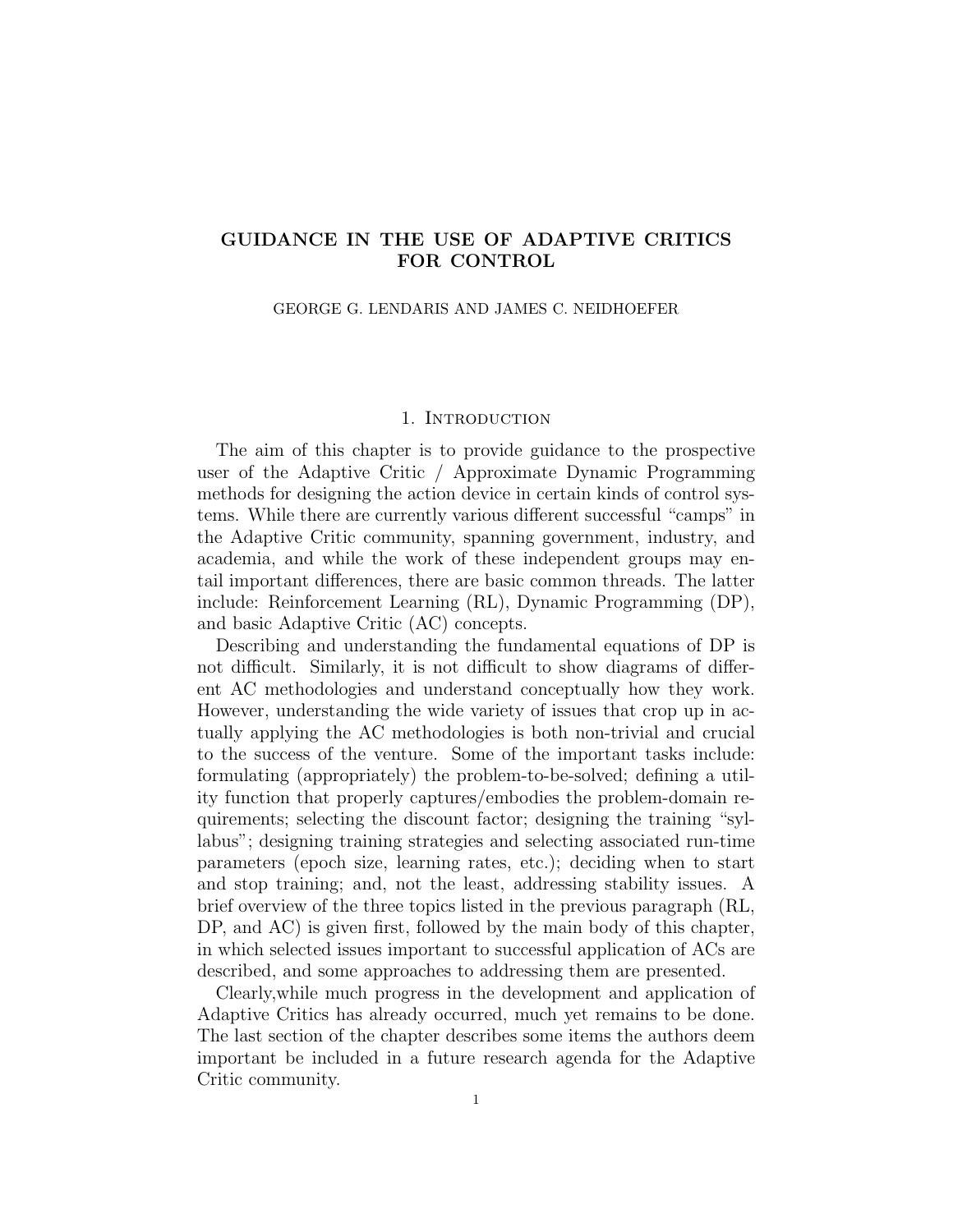## 2 GEORGE G. LENDARIS AND JAMES C. NEIDHOEFER

#### 2. Reinforcement- Learning

Reinforcement-Learning (RL) occurs when an agent learns behaviors through trial-and-error interactions with its environment, based on "reinforcement" signals from the environment. In the past ten to fifteen years, the potential of reinforcement-learning has excited the imagination of researchers in the machine learning, intelligent systems, and artificial intelligence communities. Achievement of such potential, however, can be elusive, as formidable obstacles reside in the details of computational implementation.

In a general RL model, an agent interacts with its environment through sensors (perception) and actuators (actions) [13], [6]. Each interaction iteration typically includes the following: the agent receives inputs that indicate the state of the environment; the agent then selects and takes an action, which yields an output; this output changes the state of the environment, transitioning it to a "better" or a "worse" state; the latter are indicated to the agent by either a "reward" or a "penalty" from the environment, and the amount of such reward/penalty has the effect of a "reinforcement" signal to the agent. The behavior of a healthy agent tends to increase the reward part of the signal, over time, through a trial and error learning process. Thorndike's law of effect has been rephrased in [5], [56] to offer the following definition of reinforcement-learning: "If an action taken by a learning system is followed by a satisfactory state of affairs, then the tendency of the system to produce that particular action is strengthened or reinforced. Otherwise, the tendency of the system to produce that action is weakened." Reinforcement-Learning differs from supervised-learning mainly in the kind of feedback received from the environment. In supervised-learning, the equivalent of a "teacher" function is available that knows the correct output, a priori, for each of the agent's outputs, and training/learning is based on output error data. In RL, on the other hand, the agent only receives a more general, composite reward/punish signal, and learns from this using an operating principle of increasing the amount of reward it receives over time. While RL has been implemented in a variety of different ways and has involved other related research areas (e.g., search and planning), in this chapter, we focus on application of the RL ideas to implementing approximate Dynamic Programming, often called Adaptive Critics. We comment that the phrase 'Adaptive Critic' was originally coined by Widrow, [61], in a manner that implies learning with a critic. The present authors, on the other hand, prefer that the term 'adaptive' in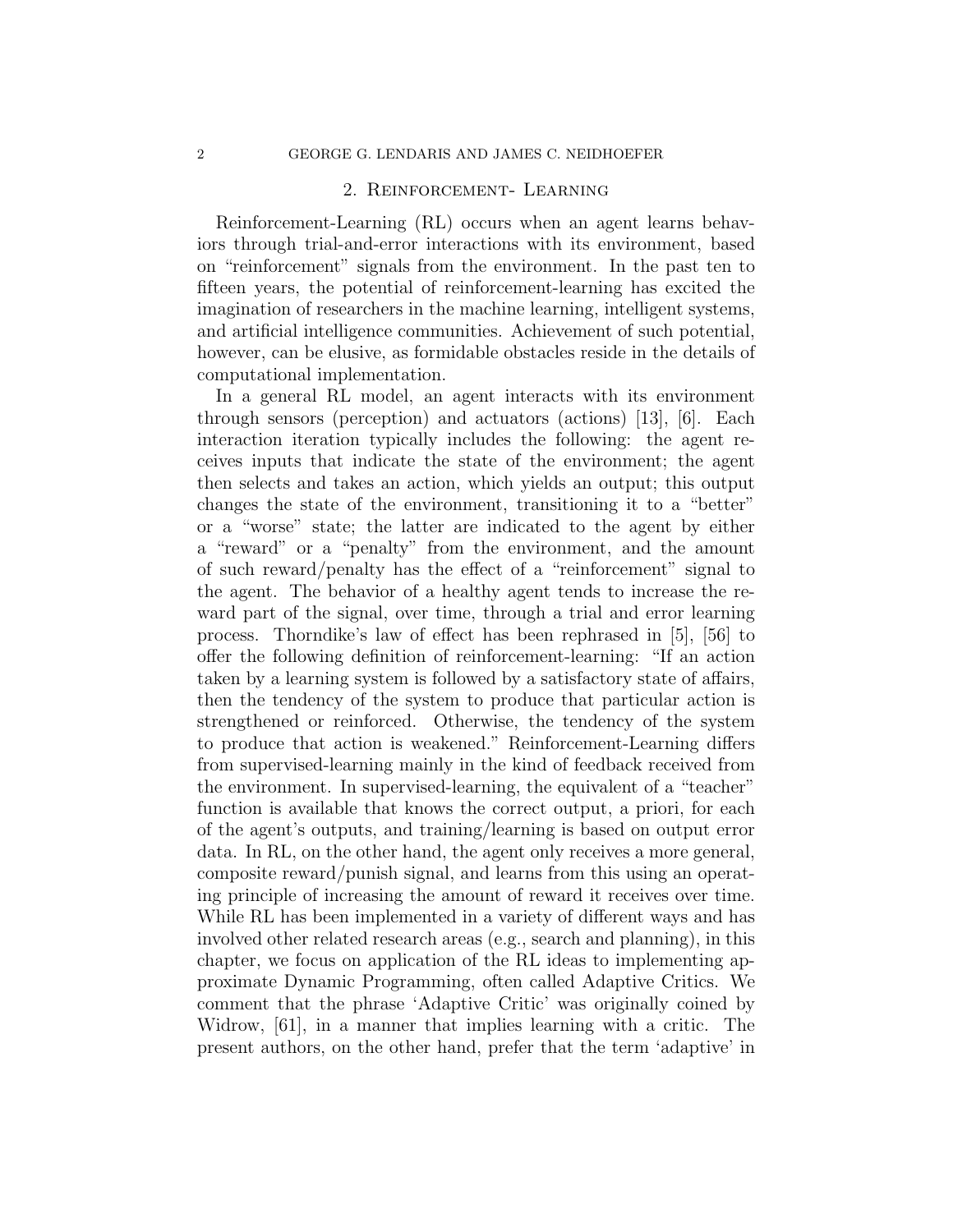the phrase refer to the critic's learning attribute. We note that [59] also uses the term 'adaptive' in this latter sense.

# 3. Dynamic Programming

Dynamic Programming (DP) [7] provides a principled method for determining optimal control policies for discrete-time dynamic systems whose states evolve according to given transition probabilities that depend on a decision/control  $u$ . Simultaneous with a transition from one state (call it  $X(t)$ ) to the next  $(X(t + 1))$  under control u, a cost U is incurred [8]. Optimality is defined in terms of minimizing the sum of all the costs to be incurred while progressing from any state to the end state (both, finite and infinite cases are handled). This sum of costs is called 'cost-to-go,' and the objective of DP is to calculate numerically the optimal cost-to-go function  $J^*$ . An associated optimal control policy is also computed. Fundamental to this approach is Bellman's Principle of Optimality, which states that: "no matter how an intermediate point is reached in an optimal trajectory, the rest of the trajectory (from the intermediate point to the end) must be optimal." Unfortunately, the required DP calculations become cost-prohibitive as the number of states and controls become large (Bellman's "curse of dimensionality"); since most real-world problems fall into this category, approximating methods for DP have been explored since its inception (e.g. see [27]). The DP method entails the use of a Utility function, where the Utility function is crafted (by the user) to embody the design requirements of the given control problem. This function provides the above-mentioned 'cost' incurred while transitioning from a given state to the next one. A secondary utility function, known as the Value function (referred to above as the Cost-to-Go function), is defined in terms of the Utility function, and is used to perform the optimization process. [Bellman used the technically correct terminology Value functional, but much of our literature uses function instead; the latter is used in this chapter.] Once the 'optimal' version of the Value function has been determined, then the optimal controller may be designed, e.g., via the Hamilton-Jacobi-Bellman equation.

# 4. Adaptive Critics: "Approximate Dynamic PROGRAMMING"

The Adaptive Critic concept is essentially a juxtaposition of RL and DP ideas. It will be important to keep in mind, however, that whereas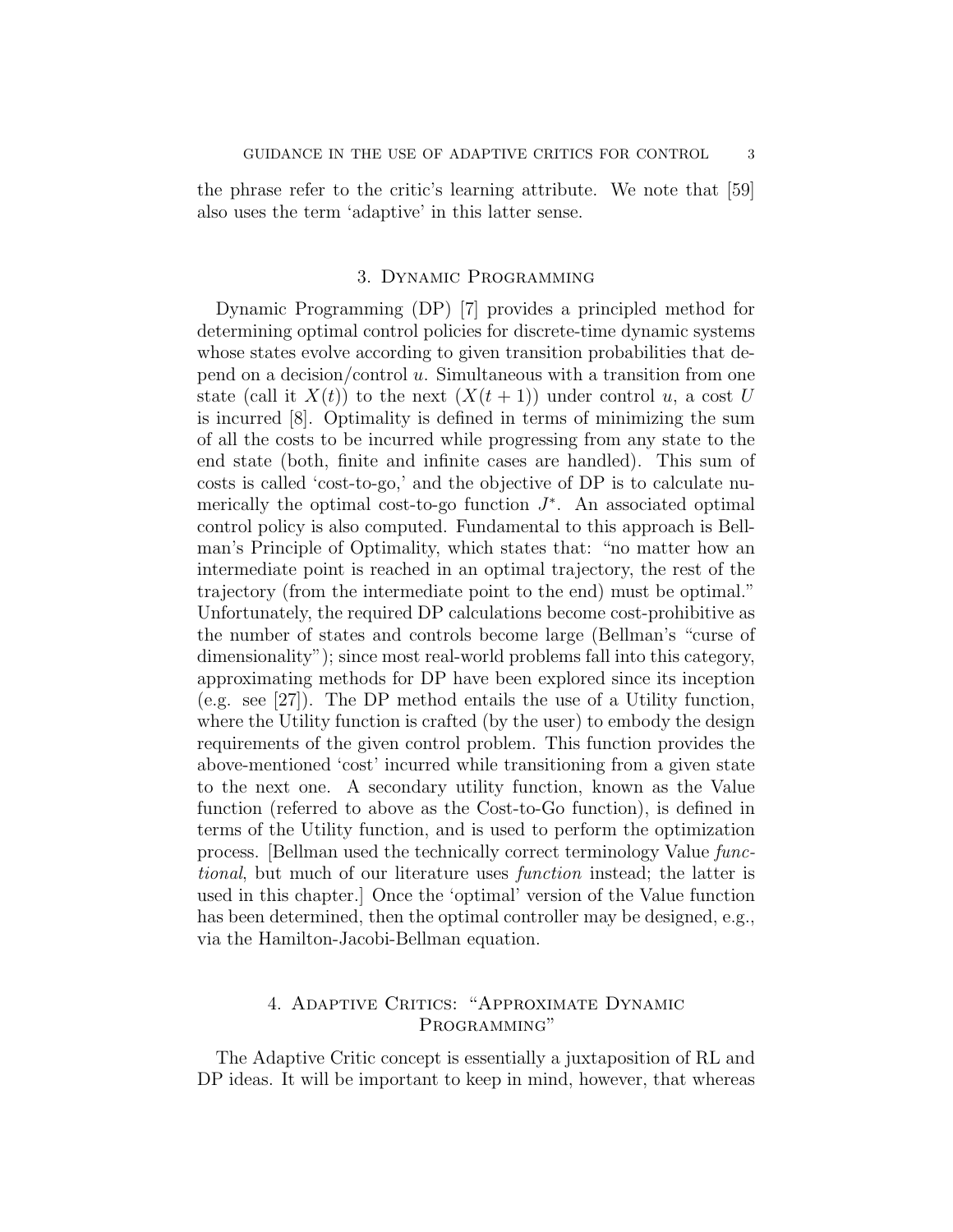DP calculates the control via the optimal Value Function, the AC concept utilizes an approximation of the optimal Value Function to accomplish its controller design. For this reason, AC methods have been more properly referred to as implementing Approximate Dynamic Programming (ADP). A family (also called "ladder") of ADP structures was proposed by Werbos in the early 1990's [59], [60], and has been widely used by others [11], [12], [14], [15], [18], [19], [21], [22], [23], [24], [25], [26], [32], [33], [34], [36], [37], [38], [41], [43], [45], [46]. While the original formulation was based on neural network implementations, it was noted that any learning structure capable of implementing the appropriate mathematics would work. Fuzzy Logic structures would be a case in point; recent examples may be found in [25], [44], [48], [53], [55]. This family of ADP structures includes: Heuristic Dynamic Programming (HDP), Dual Heuristic Programming (DHP), and Global Dual Heuristic Programming (GDHP). There are 'action dependent' (AD) versions of each, yielding the acronyms: ADHDP, ADDHP, and ADGDHP. A detailed description of all these ADP structures is given in [43], called Adaptive Critic Designs there; additional details may also be found in [41].

The different ADP structures can be distinguished along three dimensions: 1) The inputs provided to the critic; 2) the outputs of the critic; and 3) the requirements for a plant model in the training process.

4.1. Critic Inputs. The critic typically receives information about the state of the plant (and of a reference model of the plant, where appropriate); in the action dependent structures, the critic is also provided the outputs of the action device (controller).

4.2. Critic Outputs. In the HDP structure, the critic outputs an approximation of the Value Function  $J(t)$ ; in the DHP structure, it approximates the gradient of  $J(t)$ ; and in the GDHP, it approximates both,  $J(t)$  and its gradient.

4.3. Model requirements. While there exist formulations that require only one training loop (e.g. [30]), the above ADP methods all entail the use of two training loops: one for the controller and one for the critic. There is an attendant requirement for two trainable function approximators, one for the controller and one for the critic. Depending on the ADP structure, one or both of the training loops will require a model of the plant. The controller training loop adapts the function approximator to be an approximately optimal controller (whose outputs are  $u(t)$ , via maximizing the secondary utility function  $J(t)$ . Since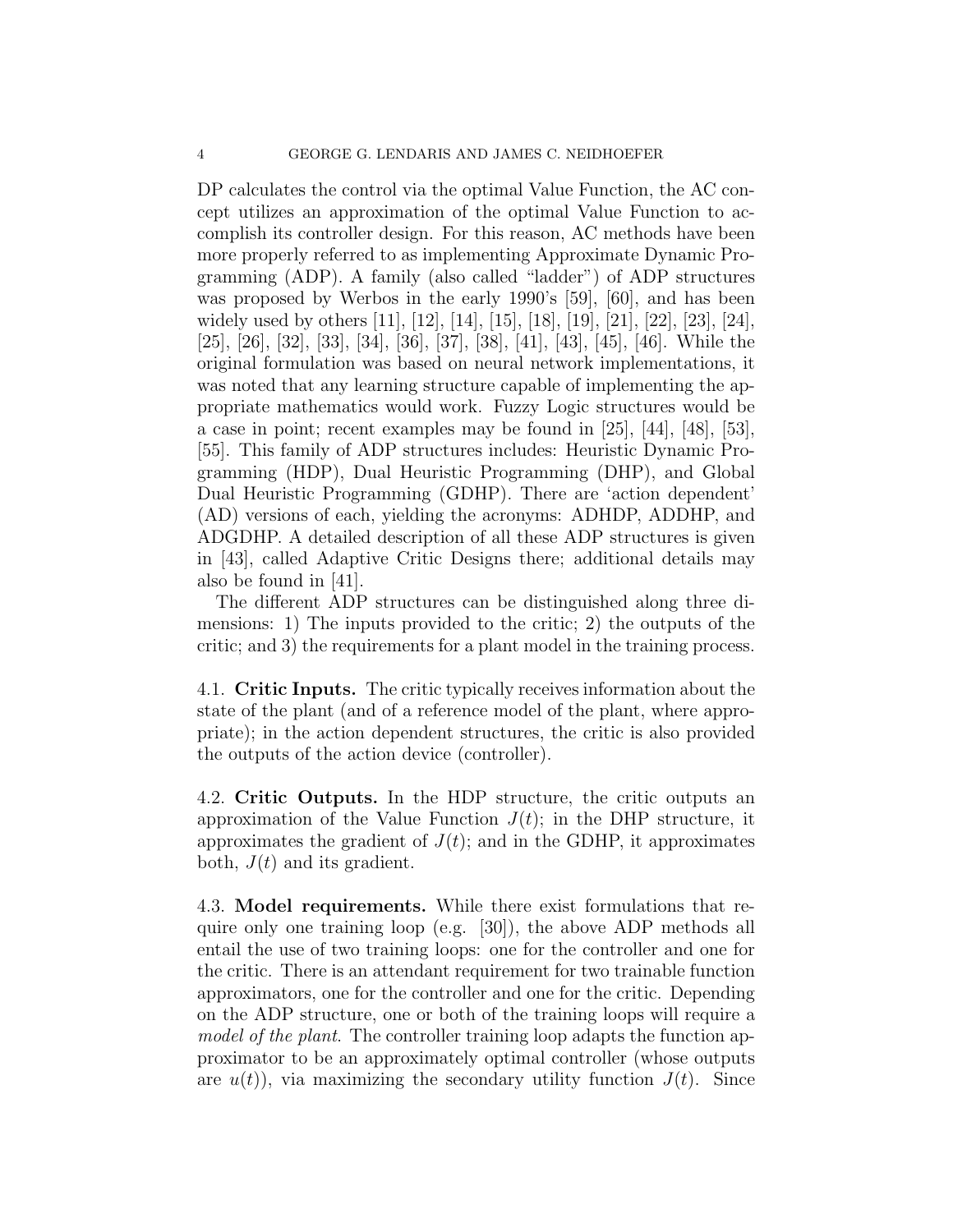a gradient-based learning algorithm is typically used, derivatives' estimates are required for controller training (in the DHP version, these estimates are provided directly from the critic). Adaptation of the function approximation in the critic training loop is based on the consistency of its estimates through time, the exact implicit relationship being a function of the type of critic used and the structure of the primary utility function. In this chapter, we focus on the DHP structure; this structure requires a plant model for both loops. We mention that some view this model dependence to be an unnecessary "expense." The position of the authors, however, is that the expense is in many contexts more than compensated for by the additional information available to the learning/optimization process. We take further motivation for pursuing model-dependent versions from the biological exemplar: some explanations of the human brain developmental/learning process invoke the notion of 'model imperative' [39].

4.4. Model Use in Training Loops. Figure 1 provides a general diagrammatic layout for the ADP discussion. The base components are the action/controller and the plant; the controller receives measurement data about the plant's current state  $X(t)$  and outputs the control  $u(t)$ ; the plant receives the control  $u(t)$ , and moves to its next state  $X(t+1)$ . The  $X(t)$  data is provided to the critic and to the Utility function. In addition, the  $X(t + 1)$  data is provided for a second pass through the critic. All of this data is needed in the calculations for performing the controller and critic training (the various dotted lines going into the 'calculate' boxes). This training is based on the Bellman Recursion:

$$
(1) \tJ(t) = U(t) + \gamma J(t+1)
$$

We note that the term  $J(t + 1)$  is an important component of this equation, and is the reason that  $X(t + 1)$  is passed through the critic to get its estimate for time  $(t + 1)$  (see [17] [16] for fuller expansion of the equations involved).

The following is a verbal "walk through" of the six different AC structures, pointing out why and in which loop(s) of each structure a plant model is required. The results are tabulated in Table I.

**HDP**: The critic estimates  $J(t)$  based directly on the plant state  $X(t)$ ; since this data is available directly from the plant, critic training does not need a plant model for its calculations. Controller training, on the other hand, requires finding the derivatives of  $J(t)$  with respect to the control variables, obtained via the chain rule  $\frac{\partial J(t)}{\partial u_i(t)}$  =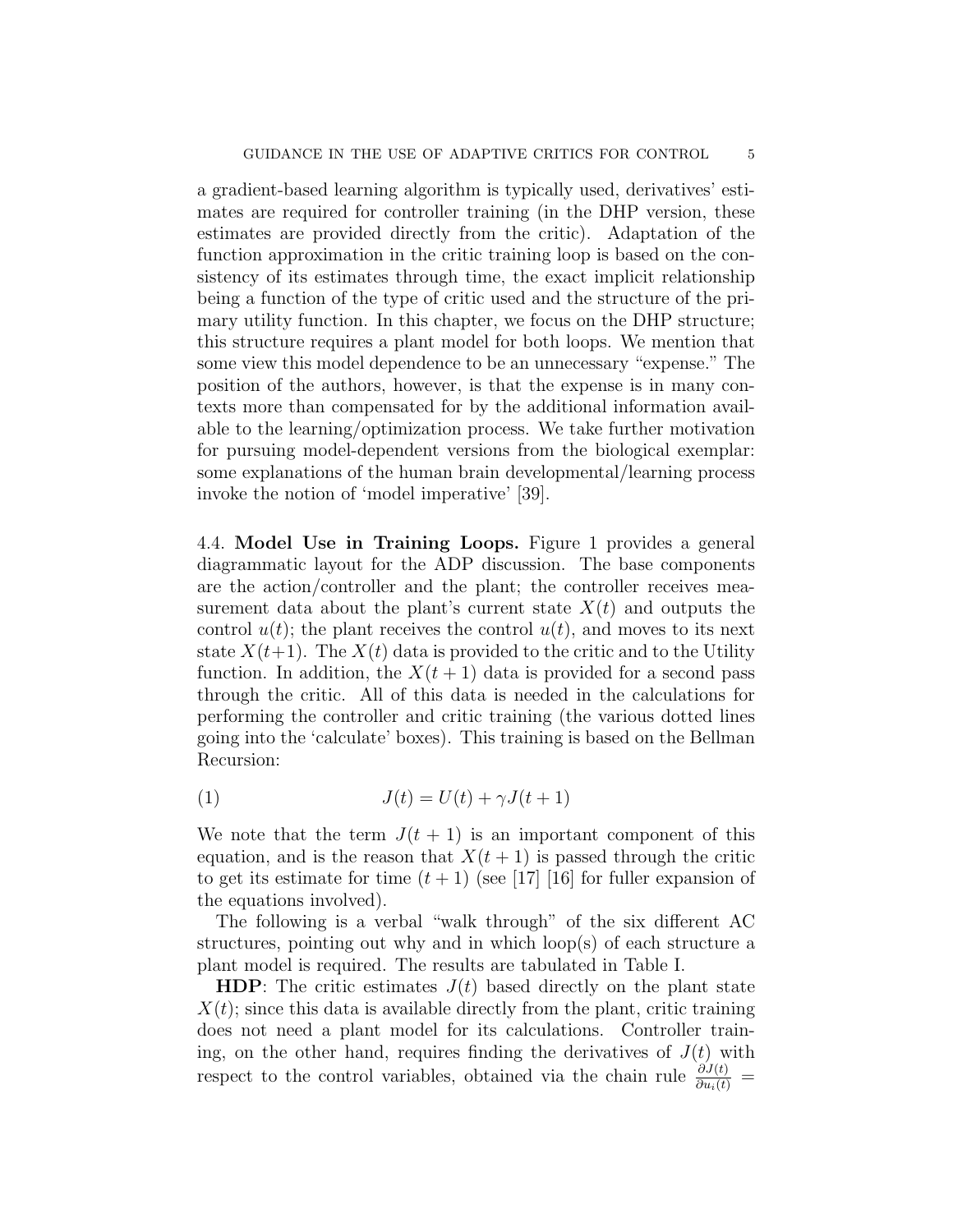

FIGURE 1. General layout of Adaptive Critic structures

 $\sum_{n}$  $j=1$  $\partial J(t)$  $\partial X_j(t)$  $\partial X_j(t)$  $\frac{\partial X_j(t)}{\partial u_i(t)}$ . Estimates of the first term in this equation (derivatives of  $J(t)$  with respect to the states) are obtained via Backpropagation through the critic network; estimates for the second term (derivatives of the states with respect to the controls) require a differentiable model of the plant, e.g., an explicit analytic model, a neural network model, etc. Thus HDP uses a plant model for the controller training but not the critic training.

ADHDP (Q-learning is in this category): Critic training is the same as for HDP. Controller training is simplified, in that since the control variables are inputs to the critic, the derivatives of  $J(t)$  with respect variables are inputs to<br>to the controls,  $\left(\frac{\partial X(t)}{\partial u(t)}\right)$  $\frac{\partial X(t)}{\partial u(t)}$ , are obtained directly from Backpropagation through the critic. Thus ADHDP uses no plant models in the training process.

DHP: Recall that for this version, the critic directly estimates the derivatives of  $J(t)$  with respect to the plant states, i.e.  $\lambda_i(t) = \frac{\partial J(t)}{\partial X_i(t)}$ . The identity used for critic training is (in tensor notation):

$$
\lambda_i(t) = \frac{\partial U(t)}{\partial X_i(t)} + \frac{\partial U(t)}{\partial u_i(t)} \frac{\partial u_j(t)}{\partial X_i(t)} + \lambda_k(t+1) \left[ \frac{\partial X_k(t+1)}{\partial X_i(t)} + \frac{\partial X_k(t+1)}{\partial u_m(t)} \frac{\partial u_m(t)}{\partial X_i(t)} \right]
$$

To evaluate the right hand side of this equation, a full model of the plant dynamics is needed. This includes all the terms for the Jacobian matrix of the coupled plant-controller system, e.g.  $\frac{\partial X_j(t+1)}{\partial X_i(t)}$  and  $\frac{\partial X_j(t+1)}{\partial u_i(t)}$ . Controller training is much like that in HDP, except that the controller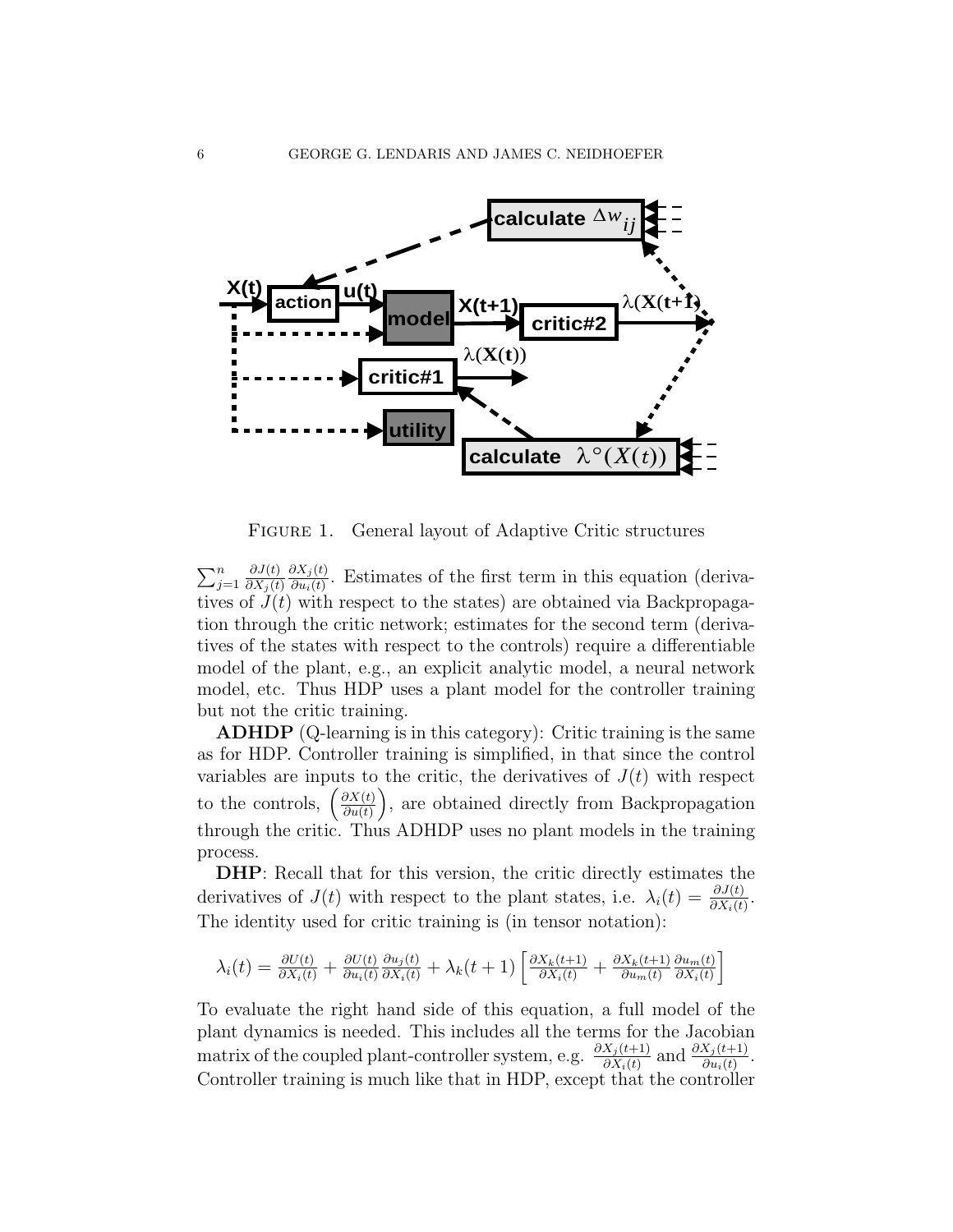training loop directly utilizes the critic outputs along with the system model. So, DHP uses models for both critic and controller training.

ADDHP: ADDHP critics use both state and control variables as inputs, and output the gradient of  $J(t)$  with respect to both states and controls,  $\left(\frac{\partial J(t)}{\partial X(t)}\right)$  $\partial J(t)$ output the gradie<br>  $\frac{\partial J(t)}{\partial X(t)}$  and  $\left(\frac{\partial X(t)}{\partial u(t)}\right)$  $\frac{\partial X(t)}{\partial u(t)}$ . This method utilizes the DHP critic training process, but gets the derivatives needed for controller training directly from the critic's output. Therefore ADDHP uses a plant model for critic training but not for controller training.

GDHP: GDHP critics have state variables as inputs, and they output both  $J(t)$  and its gradient with respect to states. Critic training utilizes both the HDP and DHP recursions; controller training as in DHP. Therefore GDHP uses models for both critic and controller training.

ADGDHP: ADGDHP critics have both state and control variables as inputs, and they output both  $J(t)$  and its gradient with respect to states and controls. As with GDHP, critic training utilizes both the HDP and DHP recursions, and controller training is as in ADDHP. Therefore ADGDHP uses a model for critic training but not for controller training.

| <b>ADP</b>       | <b>Model NEEDED for training of</b> |                   |
|------------------|-------------------------------------|-------------------|
| <b>STRUCTURE</b> | <b>CRITIC</b>                       | <b>CONTROLLER</b> |
| <b>HDP</b>       |                                     | X                 |
| <b>ADHDP</b>     |                                     |                   |
| <b>DHP</b>       | $\mathbf{x}$                        | X                 |
| <b>ADDHP</b>     | X                                   |                   |
| <b>GDHP</b>      | X                                   | X                 |
| <b>ADGDHP</b>    | X                                   |                   |

Table I. Summary of Requirement For Model in Training Loops

# 5. Some Current Research on Adaptive Critic **TECHNOLOGY**

As part of providing guidance to prospective users of the ADP methods to develop controller designs, we sketch some of the work being done in the area, and provide citations that the reader may find useful.

Andersen and his colleagues at Colorado State University have been working on combining Robust control theory with Reinforcement-Learning methodologies to develop proofs for both, static and dynamic stability,  $(e.g. [1], [2])$ . A Reinforcement-Learning procedure has resulted which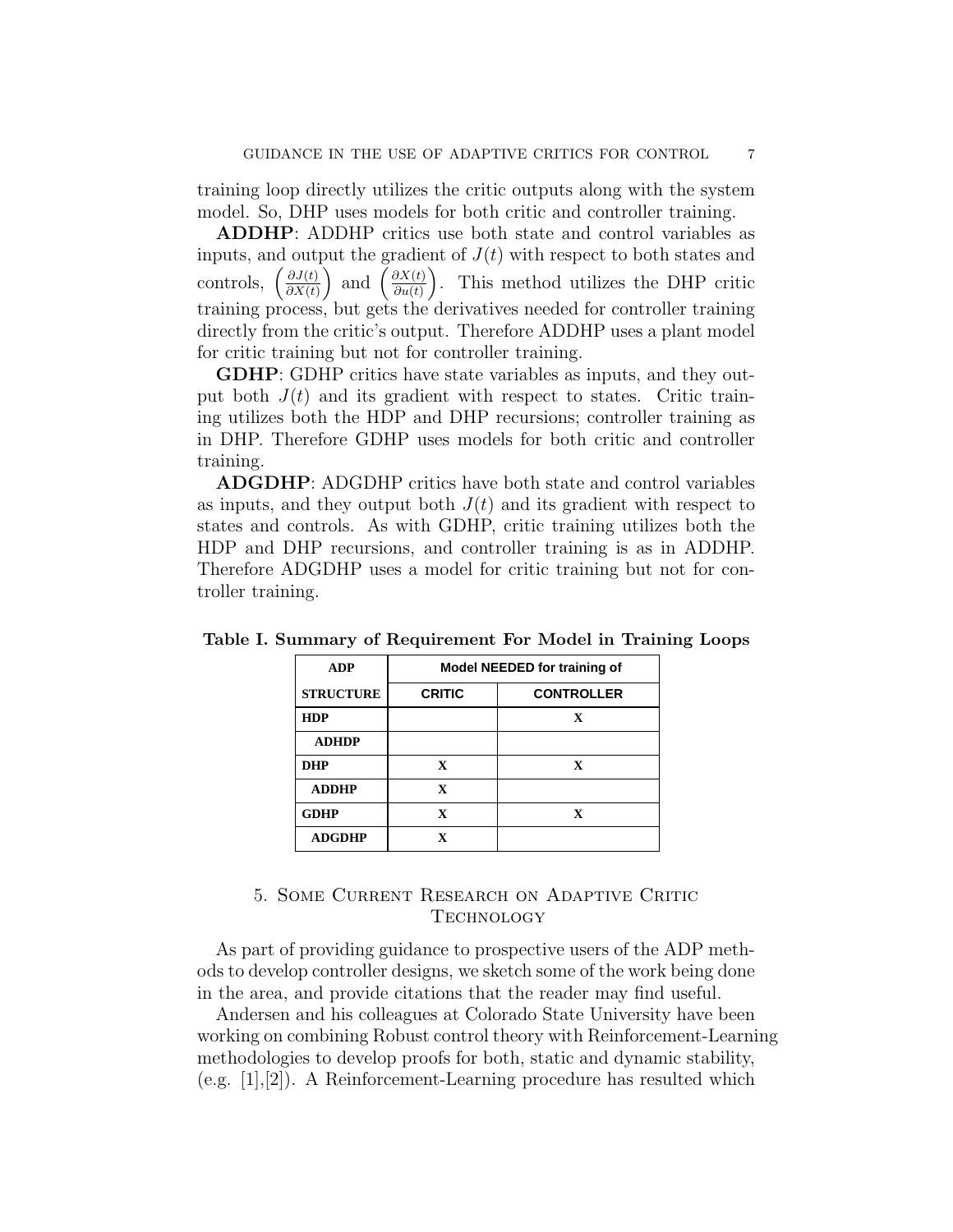is guaranteed to remain stable even during training. In an attempt to speed up the process (which turns out being on the slow side), work is underway to use predicted reinforcement along with received reinforcement.

Balakrishnan and his colleagues at the University of Missouri-Rolla, have been working on applying adaptive critic based neurocontrol for distributed parameter systems (e.g. [11], [12], [26], [36], [37], [38]). The objectives of this research are to develop and demonstrate new adaptive critic designs, and to analyze the performance of these neurocontrollers in controlling parabolic, hyperbolic, and elliptic systems.

Barto and his colleagues at the University of Massachusetts, have been working on methods to allow an agent learning through reinforcementlearning to automatically discover subgoals (e.g. [28], [40]). By creating and using subgoals, the agent is able to accelerate its learning on the current task, and to transfer its expertise to other related tasks. Discovery of subgoals is attained by examining commonalities across multiple paths to a solution. The task of finding these commonalities is cast as a multiple-instance learning problem, and the concept of diverse density is used to find the solution.

KrishnaKumar at the NASA Ames Intelligent Flight Controls Lab, and Neighoefer, at Accurate Automation Coorporation, show an interesting implementation and application of adaptive critics ([14]). The basic idea is that if a nonlinear system can be linearized at representative points in the operational envelope, then the solution to the Ricatti equation at each point can be used as the Bellman Value function ("cost to go") for DP. If the Ricatti solutions also show a degree of statistical correlation, then an "Immunized" scheme (which mimics the building block scheme of biological immune systems) can be used with Ricatti solutions as "building blocks" to act as HDP Immunized Adaptive Critics (IAC).

Lendaris and his colleagues at the Portland State University NW Computational Intelligence Laboratory (NWCIL) have focused the past few years on exploring application issues related to ADP, in particular, the DHP version (e.g. [18], [19], [21], [22], [23], [24], [25], [48], [49], [50], [51], [52], [53]). Much of the material reported in this chapter is an outgrowth of that work. A MATLAB based DHP computational platform has been developed, and is available for downloading and use from the NWCIL Web site: www.nwcil.pdx.edu. Key recent research and application results related to ADP involve the use of Fuzzy Logic structures for the controller, critic, and/or plant in the DHP ADP method (see Section 6.10). A recent application project is the design of a nonlinear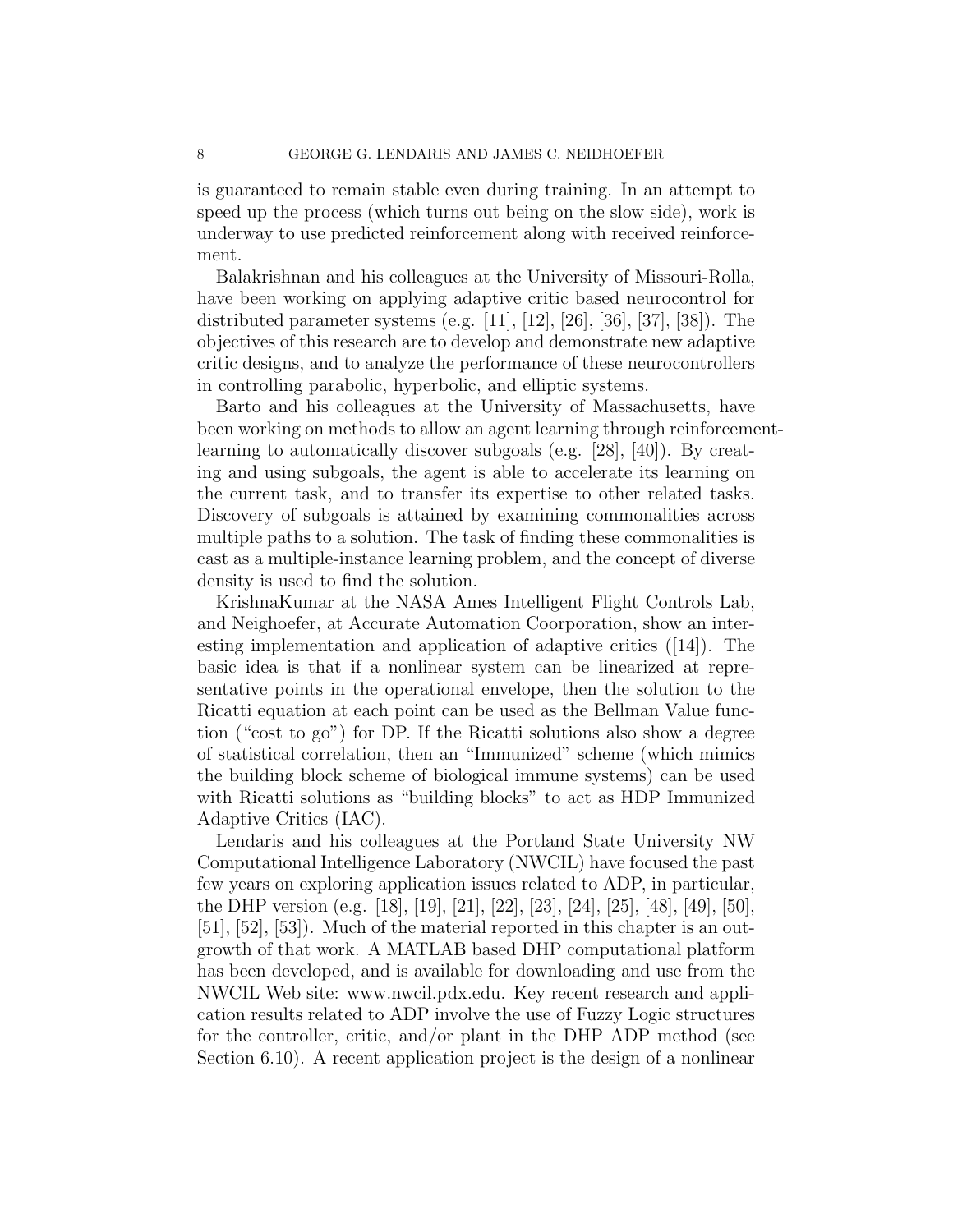controller for a hypersonic-shaped aircraft known as LoFlyte<sup><sup>(6)</sup> [20].</sup> Current work focuses on exploring methods of  $J^*$  surface generation for fast optimal decision/control design.

Prokhorov and his colleagues at the Ford Research Laboratory have done a significant amount of work in developing stability analysis techniques for neural networks (e.g., [3], [4], [10]). An interesting application of the AC method was their experiment with a "real" ball and beam system. The benchmark ball and beam system was built in the lab, and different approaches were used to control the system. Neural networks were used in three roles: 1) to identify the system, 2) for the controller, and 3) for the critic. In one of their studies, they made the problem even more difficult by applying a sticky adhesive to the surface of the beam [9]; the ACs successfully handled the problem.

Saeks and his colleagues at Accurate Automation Corporation have been working with a variety of AC and adaptive dynamic programming implementations (e.g.  $|30|, |45|, |46|$ ). Some of these implementations include an ADP algorithm based directly on the Hamilton-Jacobi-Bellman equation, and includes a continuous time stability proof that remains valid during on-line training. In [30], demonstrations of this algorithm are given for i) the linear case, ii) the nonlinear case using a locally quadratic approximation to the value functional, and iii) the nonlinear case using a (potentially global) radial basis function approximation of the Value function. Another AC implementation has been developed suitable for real-time applications [32], [33]. This is a time-varying linear critic methodology based on LQR theory. Applications of these algorithms have included controlling the hybrid power system of a hybrid electric vehicle, pitch control in simulated aircraft problems, simulated X-43 autolanding analysis, path-planning for autonomous UAV flight, and the guidance module of a satellite formation flying algorithm.

Active work is also being performed by researchers such as Paul Werbos, Jennie Si, Sylvia Ferrari/Robert Stengel, and Ganesh Venayagamourthy/Donald Wunsch. Please refer to their respective chapters in this book for a summary of their work.

# 6. Application Issues

In this section, we discuss various considerations that are important to the application of ADP. Before getting to the specifics, we comment that two major issues confronted in establishing practical training protocols are (1) the choice of control scenarios, and (2) the setting of values for the different parameters that govern the dynamics of the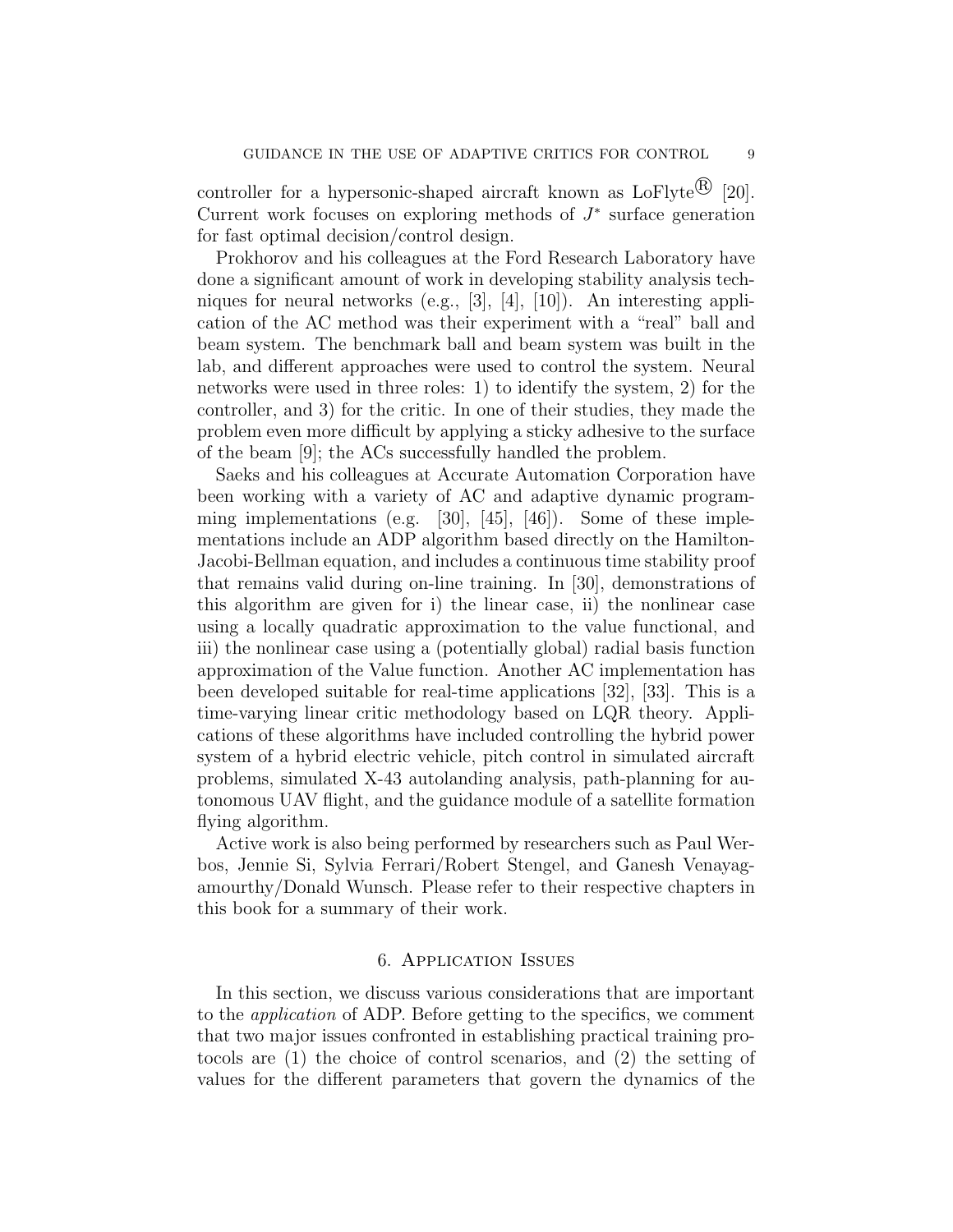learning process. The control scenarios aspect includes the selection of regulation points, targets/target trajectories, initial plant states, noise regimes, and reset conditions (i.e. when should a training run be terminated). Training parameters of critical importance include the learning coefficients for both the critic and the controller, and the discount factor  $\gamma$  used in the Bellman recursion.

6.1. Problem Formulation. The mathematical formalism used in previous sections indicates that the plant's state vector  $X(t)$  is input to the critic and to the controller. An important pragmatic issue turns out being what to include in the definition of  $X(t)$  for ADP computational purposes? The control engineer using this methodology must have deep understanding of the problem context and the physical plant to be controlled to successfully make the requisite choices for  $X(t)$ . A strong suggestion is to invoke your engineering intuition and whatever rigorous knowledge is available to satisfy yourself that the variables you select as inputs to the controller and critic are sufficient to assure that at every point in the corresponding state space, there will exist a unique action for the controller to take. If you decide such uniqueness is questionable, then you may have to estimate some (even a hybrid) variable that will make the state space unique. If this is not achieved, all is not lost, but more complex learning structures, e.g., recurrent neural networks, may have to be used, and these are more difficult to train.

Not all mathematically describable states are observable; and even if they are in principle, there may be instrumentation constraints. Further, there are cases where we might be able to measure certain system variables (e.g., acceleration) whereas theory suggests fewer variables (e.g., only position and velocity) are required. But, experience informs us that in some situations, inclusion of the additional measurement could make the ADP process work better - e.g., if the learning device has to infer the equivalent of acceleration to satisfy certain control objectives, providing acceleration directly might be beneficial. However, "more" is not always better, as more inputs potentially add to the computational and inferencing burden. In such a case, one could explore option(s) equivalent to providing position and acceleration instead of position and velocity.

When performing the problem-formulation task, it is useful to discern whether the plant is decomposable - that is, to determine whether certain aspects of the plant dynamics may be considered to be only loosely coupled. If so, this could be useful while crafting the Utility function (discussed below), and even provides the possibility that an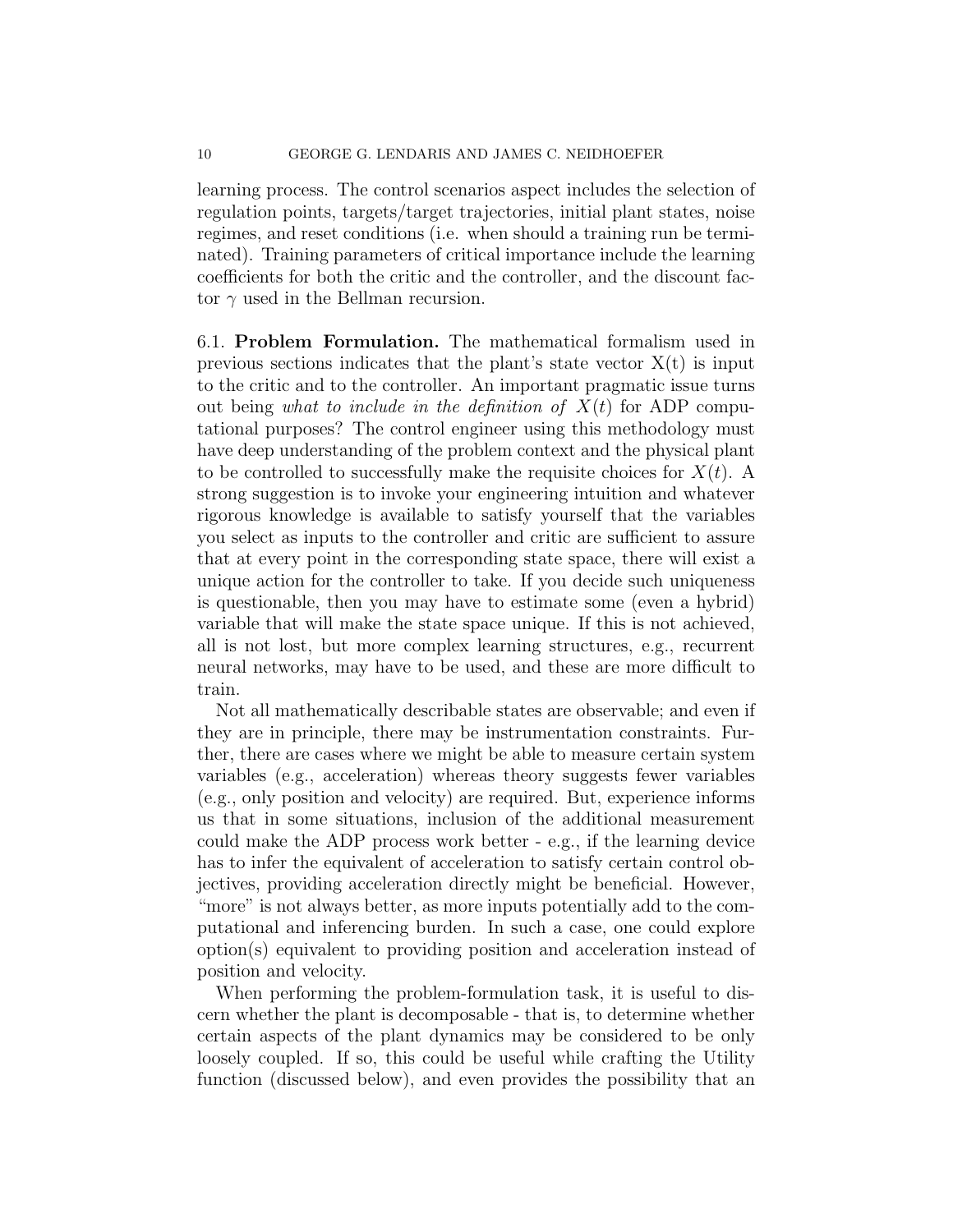equivalently loosely decoupled controller architecture might be appropriate.

While it may border on the obvious, another aspect of problem formulation that is critical to success is a clear statement of the control objectives. Only after clarity of the objectives is at hand, is one in a position to give explicit attention to the fundamental issue of how these objectives are to be represented for ADP application. The choice of this representation is a prerequisite to the next task, and is one of the key determinants of the eventual success or failure of the ADP design process.

6.2. Crafting the Utility Function. The Utility function is the only source of information the ADP process has about the task for which it is designing the controller. When the statement is made that Dynamic Programming designs an optimal controller, optimality is defined strictly in terms of the Utility function. It is important to recognize that a different Utility function will (typically) yield a different controller. The two key creative tasks performed by the user of ADP are

- (1) deciding what to include in the  $X(t)$  vector, as discussed in the above sub-section,
- (2) crafting the Utility function in a manner that properly captures/embodies the problem-domain requirements, and yields a desirable controller.

One mathematical formalism suggests designating the control task in terms of a reference trajectory, say  $X^*(t)$  (which could in principle be obtained from a reference model), and defining the Utility function directly as  $U(t) = ||X(t) - X^*(t)||$  (e.g., see [41]). In practice, however, one finds that the ADP process can often be improved by treating some of the components of  $X(t)$  in a non-uniform manner within  $U(t)$ . For example, different relative weightings might be used for various components, or more dramatically, some of the error components might use different powers, or alternatively, have nonlinear coefficients (e.g., see  $[21]$ ,  $[42]$ ). Further, as suggested in  $[16]$  and  $[23]$ , there is often substantial benefit to paring down  $U(t)$  to contain the minimum number of terms necessary to accomplish the task (what these are, however, are not always easy to determine a priori).

We reproduce here a sequence of Utility functions reported in [21] that were crafted to represent an increasing set of constraints stipulated in the problem definition phase. The context was to design a steering and velocity controller for a 2-axle, terrestrial, autonomous vehicle; the task was to change lanes on a multi-lane road.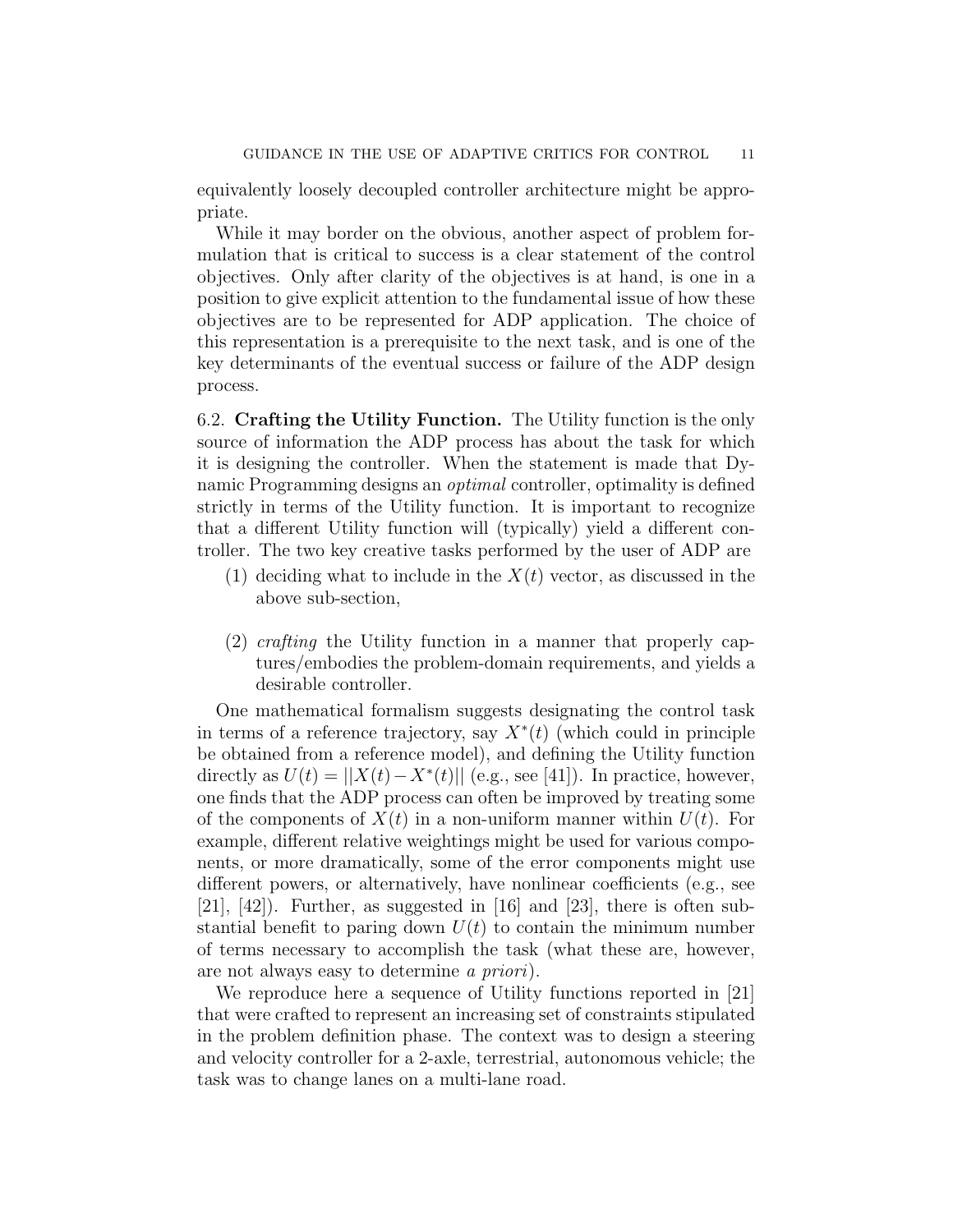The first Utility function defined in that paper is an example of the suggestion above that it may be appropriate to have different weightings of the state variables:

$$
U_1 = -\left(\frac{1}{2}y_{err}\right)^2 - \left(\frac{1}{8}v_{err}\right)^2 - \frac{1}{16}(\dot{v})^2
$$

The design objectives that motivated this Utility function definition were (a) reduce distance to centerline of adjacent lane (y-error) to zero, (b) reduce velocity error to zero and (c) don't be too aggressive in making the velocity corrections.

The second Utility function is an example where a non-linear rule is incorporated. To accommodate a stipulated requirement for handling a sudden change of friction between the tire and the road (e.g., hit an ice patch), an SI (sliding index) term was crafted to provide a proxy indication of where on the nonlinear tire-model curve (of tire side force vs. tire slip angle) the vehicle was operating in:

$$
\text{SI} = \left( -10 \left( \frac{\frac{\partial a_y}{\partial \alpha_f} - \left( \frac{\partial a_y}{\partial \alpha_f} \right)_{base}}{\left( \frac{\partial a_y}{\partial \alpha_f} \right)_{base}} \right) \right)
$$

where  $\left(\frac{\partial a_y}{\partial \alpha}\right)$  $\partial \alpha_f$ ´ base is the slope at the linear portion of the curves. The terms in SI are calculated via (small) applied steering inputs and measured resulting side forces generated at the tire-road interface (via a lateral accelerometer on the vehicle). So defined, the sliding index approaches a value of 10 when sliding is occurring, and approaches zero for no sliding.

Then, a new Utility function was crafted as follows:

$$
U_2 = \begin{bmatrix} U_1 & \text{for SI} < 3 \\ U_1 - \frac{1}{4}(\text{SI})^2 & \text{for SI} \ge 3 \end{bmatrix}
$$

The SI value was input to the Critic and the Controller, and with this Utility function the DHP process developed a controller that successfully dealt with an ice patch in the road (and similarly, for a lateral wind gust), as described/discussed in [21].

In the third Utility function of the above reference, an additional term to limit lateral acceleration was included to accommodate a stipulation in the problem description concerning passenger "comfort" in automobiles, or for trucks, a "low tipping" requirement:

$$
U_3 = U_2 - \frac{1}{8}(a_f)^2
$$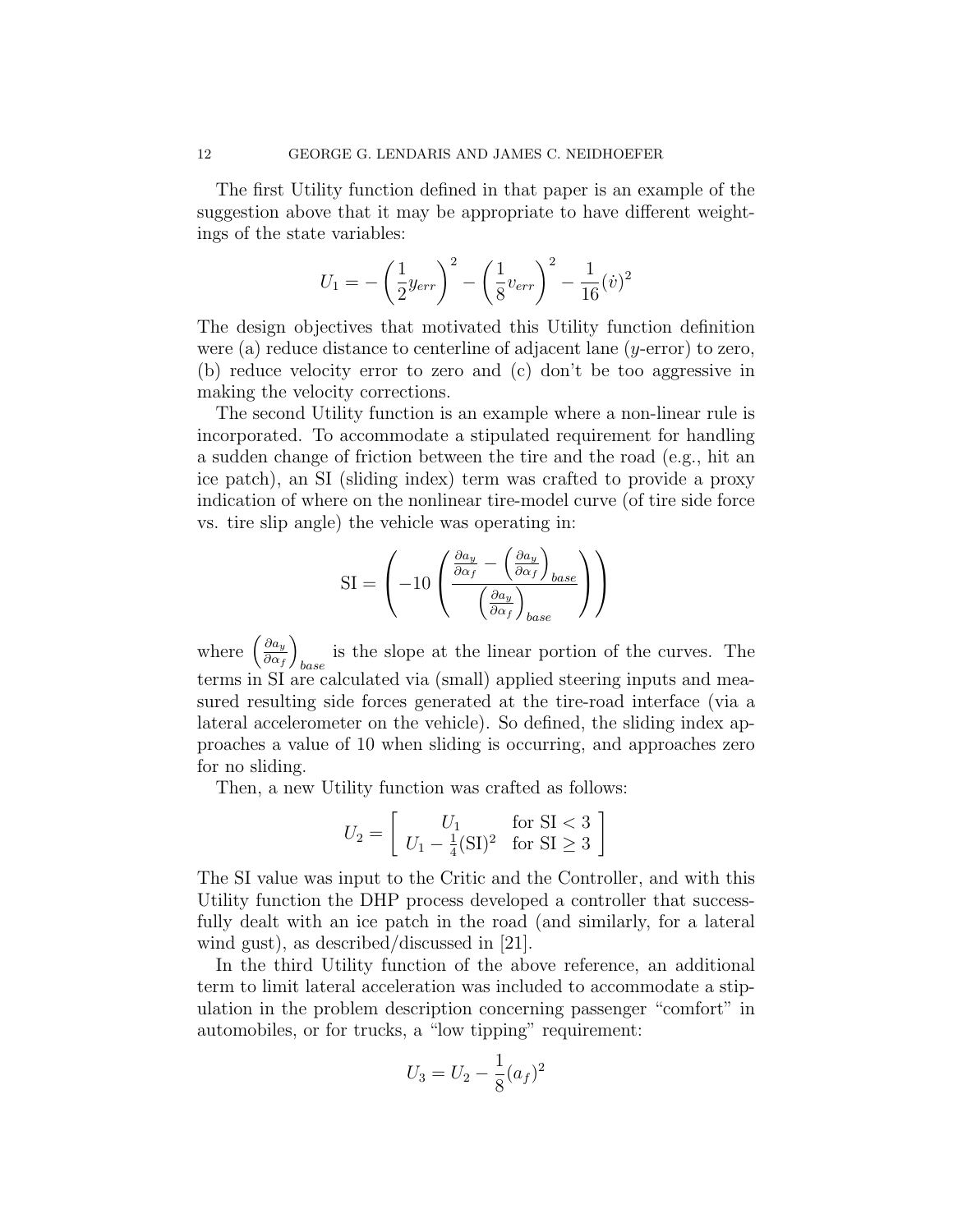The reader may consult [21] to see the performances of the sequence of controllers generated by the DHP process using the above sequence of Utility functions.

Another kind of Utility function modification is to add time-lagged values of selected state variables, to help account for known delays in the plant being controlled. An example of this was used for one of the Narendra benchmark problems [31], presented in [24]:

$$
U(t) = [x_1(t+1) - x_1'(t+1)]^2 + [x_2(t+2) - x_2'(t+2)]^2
$$

This Utility function did as well or better than more complex Utility functions previously reported in the literature for the same benchmark problem, and with substantially less computational overhead.

6.2.1. Decomposition of Utility Functions. If during the Problem Formulation task it is determined that the plant is (even approximately) decomposable, then there is a potential for crafting separate Utility functions for each of the resulting "chunks."

In this case, it may be appropriate to define the overall Utility function as a sum of such component Utility functions, i.e.,  $U(t)$  =  $U_1(t) + ... + U_p(t)$ .

With such a formulation, a separate critic estimator could be used for each term. For HDP critics, one has

$$
J(t) = \sum_{i=0}^{\infty} \gamma^{i} U(t+i)
$$
  
= 
$$
\sum_{i=0}^{\infty} \sum_{j=1}^{p} \gamma^{i} U_{j}(t+i)
$$
  
= 
$$
\sum_{j=1}^{p} J_{j}(t)
$$

and for DHP

$$
\nabla J(t) = \sum_{j=1}^{p} \nabla J_j(t)
$$

In practice, this decomposition tends to speed up critic learning, as each sub-critic is estimating a simpler function.

In the case of multiple outputs from the controller, the controller learning process can also be simplified if the additive terms in the cost function correspond to separate modes, and the latter are dominated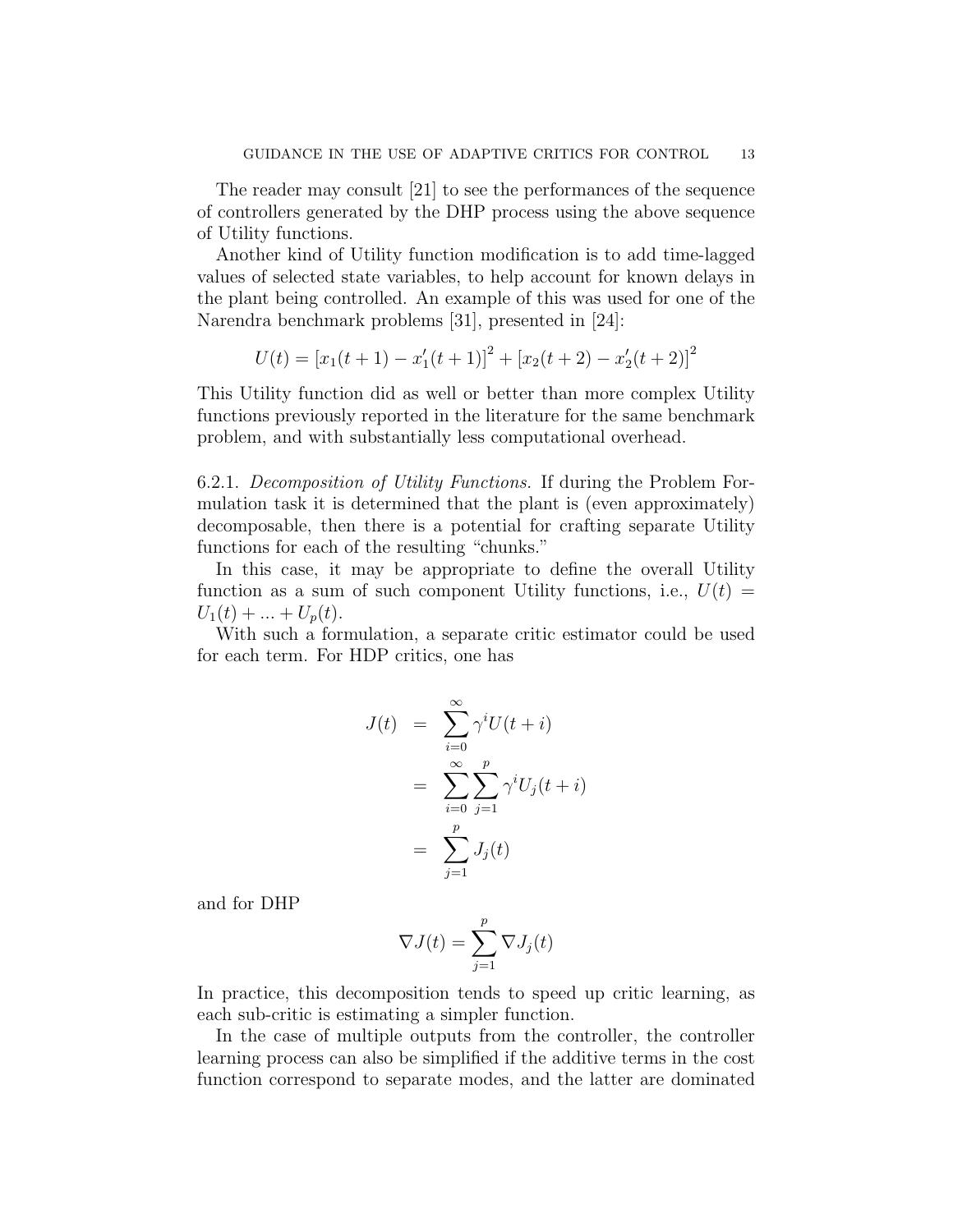by distinct control variables. For example, consider a two dimensional nonlinear system:

$$
x_1 = f_1(\boldsymbol{x}, u_1)
$$
  

$$
x_2 = f_2(\boldsymbol{x}, u_2)
$$

with primary cost function

$$
U(t) = g_1(\boldsymbol{x}, u_1, t) + g_2(\boldsymbol{x}, u_2, t)
$$

and secondary cost function

$$
J(t) = J_1(t) + J_2(t)
$$

In DHP this could be approached using two critics, each estimating  $\nabla \hat{J}_1(t)$  or  $\nabla \hat{J}_2(t)$  respectively. The complete gradient for controller training would be

$$
\left(\frac{\partial}{\partial u_1}\hat{J}_1(t) + \frac{\partial}{\partial u_1}\hat{J}_2(t), \frac{\partial}{\partial u_2}\hat{J}_1(t) + \frac{\partial}{\partial u_2}\hat{J}_2(t)\right)
$$

For initial training, the cross terms could be dropped and the following For initial training, the comproximation used:  $\begin{pmatrix} \frac{\partial}{\partial u} \end{pmatrix}$  $\frac{\partial}{\partial u_1} \hat{J}_1(t), \frac{\partial}{\partial u}$  $\frac{\partial}{\partial u_2} \hat{J}_2(t)$ . This simplifies the learning of the dominant plant dynamics and control effects. It may be useful to include a subsequent fine tuning of the controller via inclusion of the cross terms, unless the interactions are very weak.

See [22] for an example of decomposed utility functions for the steering and speed control of a 2-axle terrestrial vehicle. Also, see [41] for a related kind of critic decomposition, one the author calls 'primitive adaptive critics.'

6.3. Scaling Variables. While theory does not speak to this issue directly, empirical evidence suggests that it is eminently useful to scale the components of  $X(t)$  being fed into the controller and the critic (e.g., see [17]), such that each of the variable values are nominally in the range of  $\pm 1$ , particularly when the critic and/or controller are implemented via neural networks (this recommendation is dependent on the approximating structure used). Further, as indicated above, it is important to pay attention to the relative scaling of the component terms in the Utility function. The latter may hinge solely on engineering intuition related to the problem domain and the control specifications.

6.4. Selecting the Discount Factor. The original equation defined by Bellman that led to Equation (1) above is as follows:

(2) 
$$
J(t) = U(t) + \sum_{k=1}^{\infty} \gamma^k U(t+k)
$$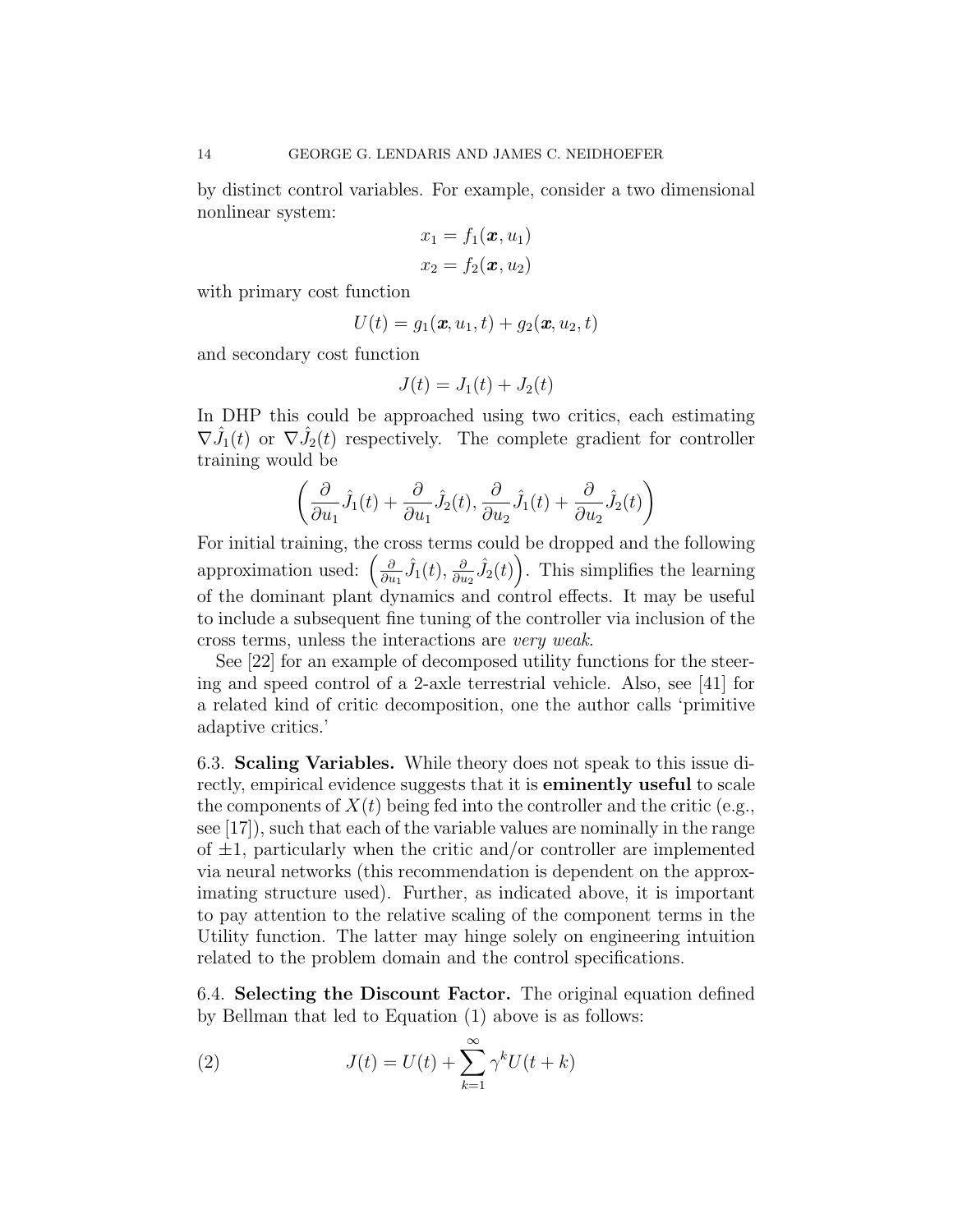We notice that the Value function  $J(t)$  is given in terms of the current  $U(t)$ , plus the sum of all future values of  $U(\cdot)$ , pre-multiplied by a discount factor  $\gamma$ , where  $0 \leq \gamma \leq 1$ . At  $\gamma = 0$ , only the present value of U is used, ignoring all future values. At  $\gamma = 1$ , all future values are deemed equally important ("infinite horizon" version).

In principle, we might expect the  $\gamma$  value to be governed by the requirements of the original problem formulation. In applying ADP, however, an important issue is how the value of  $\gamma$  influences the ADP convergence process (via its role in the Bellman recursion, Equation 1). The degree to which this is felt is different for the HDP, DHP, and GDHP structures. To help inform your intuition about this, note that the critic outputs values that are used to train itself, so at early stages of the process, the component in Equation 1 contributed by the critic may be considered equivalent to 'noise.'

For the HDP structures, those that directly estimate  $J(t)$  values, appropriately selecting  $\gamma$  is critical for convergence of critic training. Common practice (e.g. [9]) is to start training with low  $\gamma$  values and then anneal them up (progressively increment them). The low  $\gamma$  values represent a high discount rate that cancels out the right hand term of the Bellman recursion. This results in the critic learning to approximate (just) the primary utility function  $U(t)$ . Progressively incrementing  $\gamma$  then causes the critic to learn how the primary costs accumulate through time to form the long-term (secondary) value function,  $J(t)$ .

For the DHP structures, those that directly produce  $\nabla J(t)$ , this annealing process tends to be less necessary, often allowing large  $\gamma$ values to be used from the very beginning. For higher dimensional problems, however, even for the DHP structure, it has been found useful to "schedule" the  $\gamma$  values. A reasonable rule of thumb is that even if a larger value of  $\gamma$  is suggested by the problem formulation and/or the ADP structure type, use a small value at the early stages of the ADP process, while the state of knowledge in the critic is low, and as the critic's training proceeds, incrementally increase  $\gamma$  to higher levels.

6.5. Selecting Learning Rates. As mentioned earlier, the ADP structures addressed here all include two training loops: one for the critic and one for the controller. A *separate learning rate* (or learning-rate schedule) is associated with each training loop. In certain special cases, theory may be invoked to determine approximate desired values for the learning rates. For example, in Prokhorov et al., [57], success was reported using dual Kalman filters to automatically adjust certain parameters, though this approach adds substantial computation to the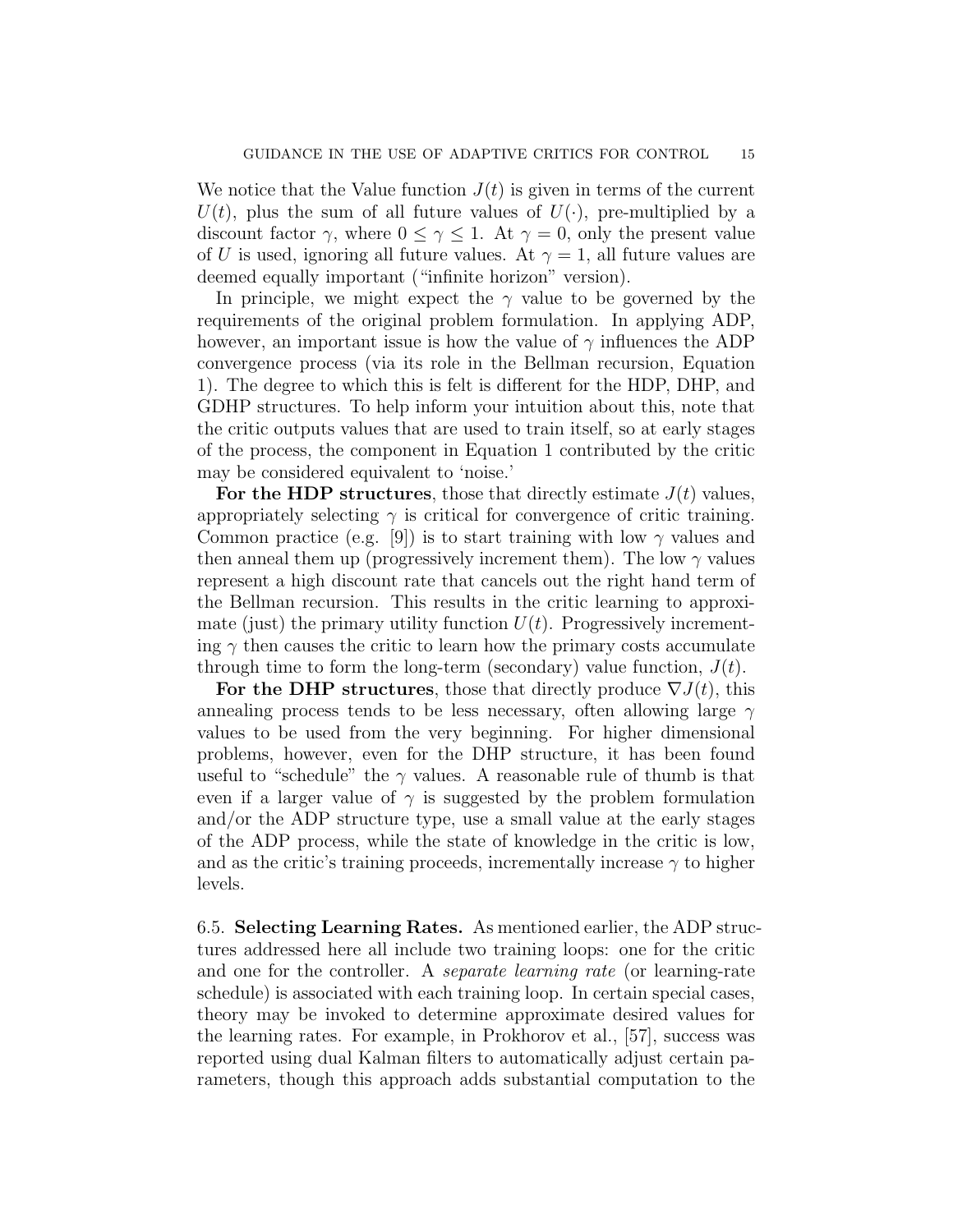process. More generally, however, "rule of thumb" is our primary guide, and even these are determined empirically within given problem contexts. Determining the values of these and other parameters turns out being the most labor-intensive aspect of employing the ADP methodology. In some cases, the user gets the feeling that the process requires an exhaustive search. The NWCIL DHP computational platform mentioned in Section 5 (available at www.nwcil.pdx.edu) provides a capability to experiment with lots of parameter values with minimal human intervention.

As is well known, the learning rate values mentioned above are important determinants of the training loop dynamics - and in particular, whether or not the process will converge, and if so, the convergence rate. Pragmatically, one determines useful ranges for the two learning rates empirically. Fortunately, once values are found that result in a convergent ADP process, these values are relatively robust to other process parameter changes the user may wish to explore. As with the  $\gamma$  values of the previous section, once useful ranges for learning rates are found, annealing (scheduling) the learning rates is also beneficial. The direction of annealing/scheduling in this case is the opposite: start with larger learning rates, and anneal downwards as learning progresses.

During the process of discovering useful values of the learning rates, if a selected set of rates results in the ADP process converging, but very slowly, then increase the learning rates incrementally - until one or both of the incremented values causes the process to diverge. Then just back down a notch or two. The more usual situation, however, is that early experiments result in a divergent process; in these cases, it is useful to observe which loop diverges first. The rate in this loop is adjusted first. Intuitively, since the controller is designed based on information acquired by the critic, it would make sense to use a larger learning-rate for the critic (to have it learn faster) than the controller. Indeed, there is empirical evidence for this. However, we have also seen counter examples, where it worked better for the controller to have a higher learning rate. The rule-of-thumb we have developed is to start with a ratio of about 10:1 for the learning rates, the critic's being the larger one. Typical learning-rate values found useful in the problem domains explored by the first author in the past have been between 0.001 to 0.01, and sometimes up to 0.1.

# Summary for Section 6.5

General summary:

Guidance for selection of ADP process parameters is via "rules of thumb".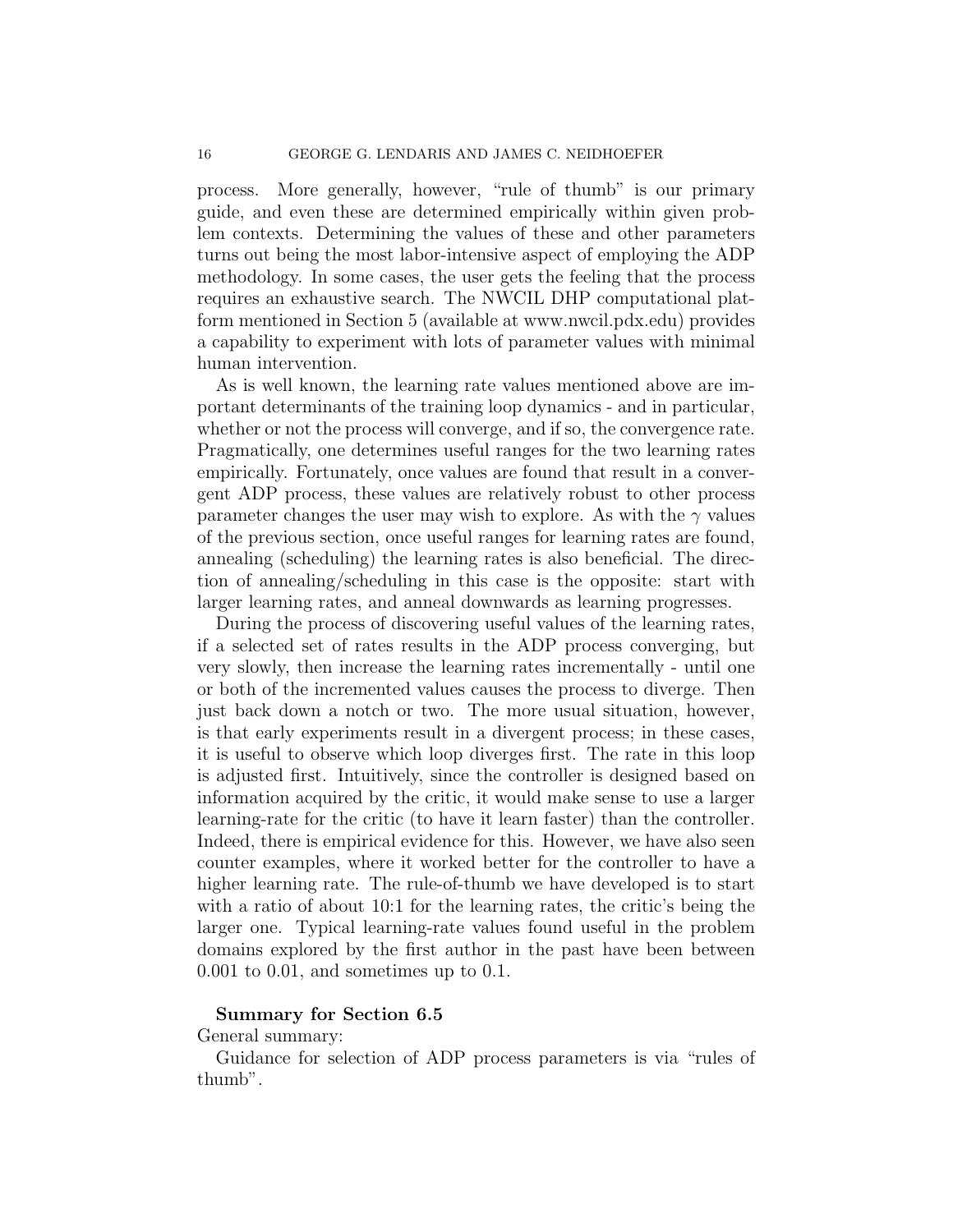ADP parameter-value determination is the most labor-intensive aspect of employing the methodology.

Specific to this subsection:

Learning rate values determine training loop dynamics.

It is useful to use separate rates in each training loop.

One Rule of Thumb: Use a ratio of about 10:1 for the learning rates, the larger one for the critic loop (however, see caveat in the text).

To determine useful range(s) for learning rates, start exploration with (sometimes very) low values to find at least one set that will yield convergence; increase incrementally until process no longer converges; then back down a notch or two.

If no combination is found that yields convergence, see next subsection.

Learning-rate values found useful in applications to date (by first author and co-workers) for the critic loop are between 0.001 - 0.01, and sometimes up to 0.1.

Once useful ranges of learning rates are determined, scheduling (annealing) the rates within these ranges may be beneficial during the design runs.

Scheduling of Learning Rate values goes from large to small (in contrast to scheduling gamma values of previous sub-section, which goes from small to large).

6.6. Convergence of the ADP (controller design) process. The task of getting the ADP process to converge involves a carefully orchestrated selection of all of the above items. Experience indicates that there is strong interaction among their values in how they affect ADP convergence. If after scaling has been accomplished and exploration of learning rate and  $\gamma$  values has been performed with no successful convergence, we suggest reconsidering the Utility function formulation. We have examples of situations where seemingly minor changes in formulation of the Utility function resulted in dramatically different ADP convergence behavior and resulting controller design. Associated with this, it may also be useful to reconsider the selection of variables being used as inputs to the controller and to the critic (cf. discussion in Section 6.1 as well).

6.7. Designing the Training "Syllabus". Specific attention must be given to the design of the training regimen. Many issues need to be considered. In the control context, a key issue is persistence of excitation, which entails a requirement that the plant be stimulated such that all important modes are excited "sufficiently often" during the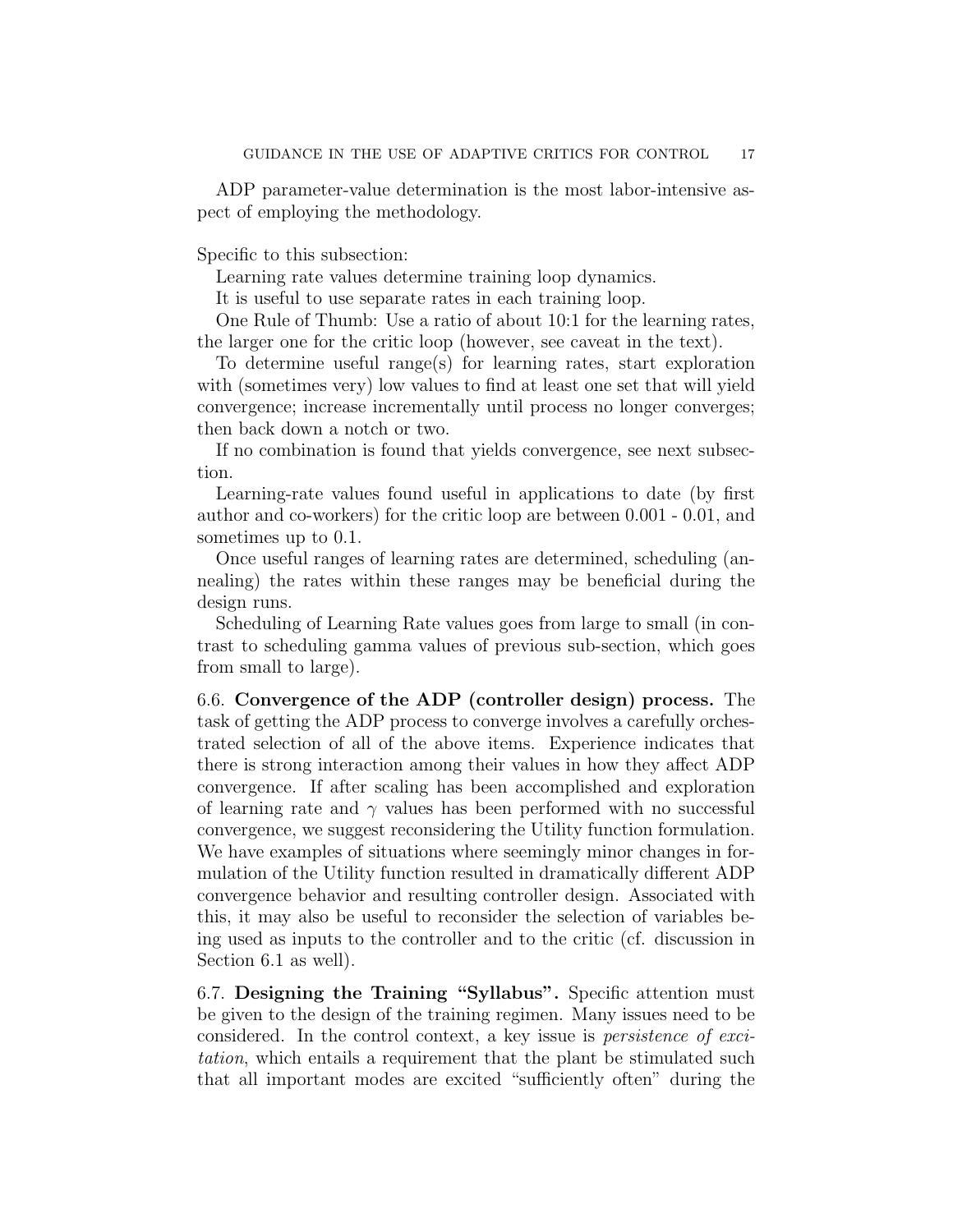learning process. Additionally, it is also important that the full range of controller actions are experienced. A key rule-of-thumb in designing the regimen is to start the training with the simplest tasks first, and then build up the degree of difficulty. The truck backer-upper project of [35] provides an excellent example of this training principle, albeit in the context of a different learning methodology (Backpropagation through time).

The above rule-of-thumb includes considerations such as choosing initial plant states near regulation points or target states, selecting target trajectories that remain within a region of state space with homogenous dynamics, and initializing the controller with a stabilizing control law. This last approach falls under the topic of using a priori information to pre-structure either the controller or critic (more on this below). As the easier scenarios are successfully learned, harder scenarios are introduced in a manner that persistence of excitation across the entire desired operating region is achieved. In this stage, initial conditions for the plant are chosen farther and farther from regulation points, target trajectories are chosen so as to cross boundaries in qualitative dynamics, etc. The progression continues until the entire operating range of the controller is being exercised in the training runs.

A useful practice employed by the authors is to brainstorm how we would train animals or humans, including ourselves, to learn the given task. We then transform the insights gained into candidate training syllabi for the given ADP task.

6.8. Stopping/Reset Criteria. Another operational issue to consider is when to stop the learning process and start over again. In the well-known pole-cart problem, there is a straightforward decision: When the pole drops, stop the process, reset the pole, and continue the training process (e.g. see [16], [17]). As another example, consider training a steering controller for a 4-wheeled terrestrial vehicle to change lanes on a highway: if the vehicle goes off the road, rather than continuing the training process to see if the controller can learn to get the vehicle back on the highway, instead, stop the process as soon as the vehicle goes "out of bounds," return to the starting point, and continue the training, starting the controller and critic weights (in the NN context) where they left off (e.g., see [21], [22]). The idea is to give an opportunity to improve the controller based on the design it had just before going out-of-bounds, rather than after it got "mired in the mud," as it might do in attempting to get back on the highway in the steering example. This idea may easily be generalized: Specify limits for each component of  $X(t)$  (and  $u(t)$  if appropriate) being used in the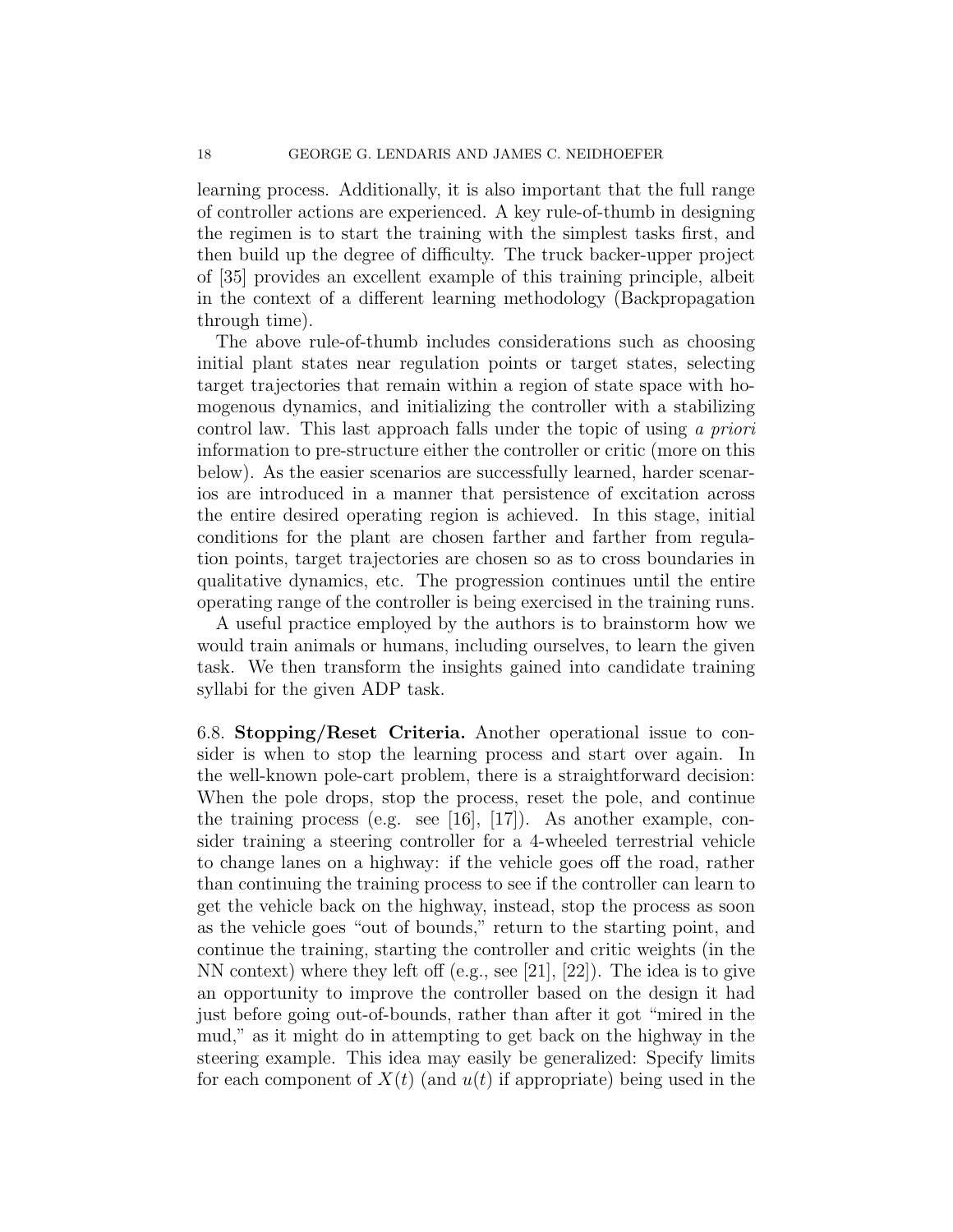Utility function, create an out-of-bounds monitoring procedure, when an out-of-bound condition is detected (for one or more of the monitored variables), stop the process, return to an appropriate starting point, and continue the training.

This stop/reset strategy may also be usefully applied in those cases where the critic continues to diverge, no matter what choices are made with learning rate and/or other parameters. After a relatively "sweet" spot in the parameter values has been determined, even if the process does not converge by itself, the stop/reset strategy has been successfully employed to get the system to converge.

6.9. Simultaneous vs. Sequential Operation of Critic and Controller Training Loops. Once a forward computation is performed through the controller and plant, and a critic output is obtained (estimate of  $J(t)$  or its derivatives), the ADP system is poised to perform a learning cycle in each of the two training loops. One strategy would be to simultaneously perform a learning cycle in both. This strategy works, and indeed, the authors routinely use it. However, experimentally determining values for the ADP process parameters discussed above is sometimes more difficult with this strategy than with other possibilities. In some early papers (e.g. [42], [43], [47], [57], [60], a "flipflop" strategy was proposed wherein training was performed a number of times (called an epoch) in one loop while the training for the other loop was put on "hold", and then during the next epoch, the roles of being trained and being on hold were flipped. This flip-flop sequencing continued until the whole ADP process converged. While this strategy tends to be easier to get to converge, its convergence rate is slower than for other alternatives. This slower convergence is a consequence of losing information in those loops that are placed on hold. Additional strategies were subsequently developed (see [16], [17]) that also make use of the principle of separate (non-simultaneous) training, but in addition provide a means of preserving all the available information, thus avoiding the penalty of longer convergence times. The mechanism for preserving the information is called "shadow critic" in the critic training loop, and "shadow controller" in the controller training loop. The shadow concept entails performing the training updates in a COPY of the critic (rather than in the critic itself) and in a COPY of the controller during their respective "hold" epochs. Then at the end of the "hold" epoch, the design in the COPY (shadow version) is uploaded to the in-line version as a starting point for training during the next epoch. Various combinations are described: Shadow Critic Only; Shadow Controller Only; Shadow Critic and Shadow Controller. The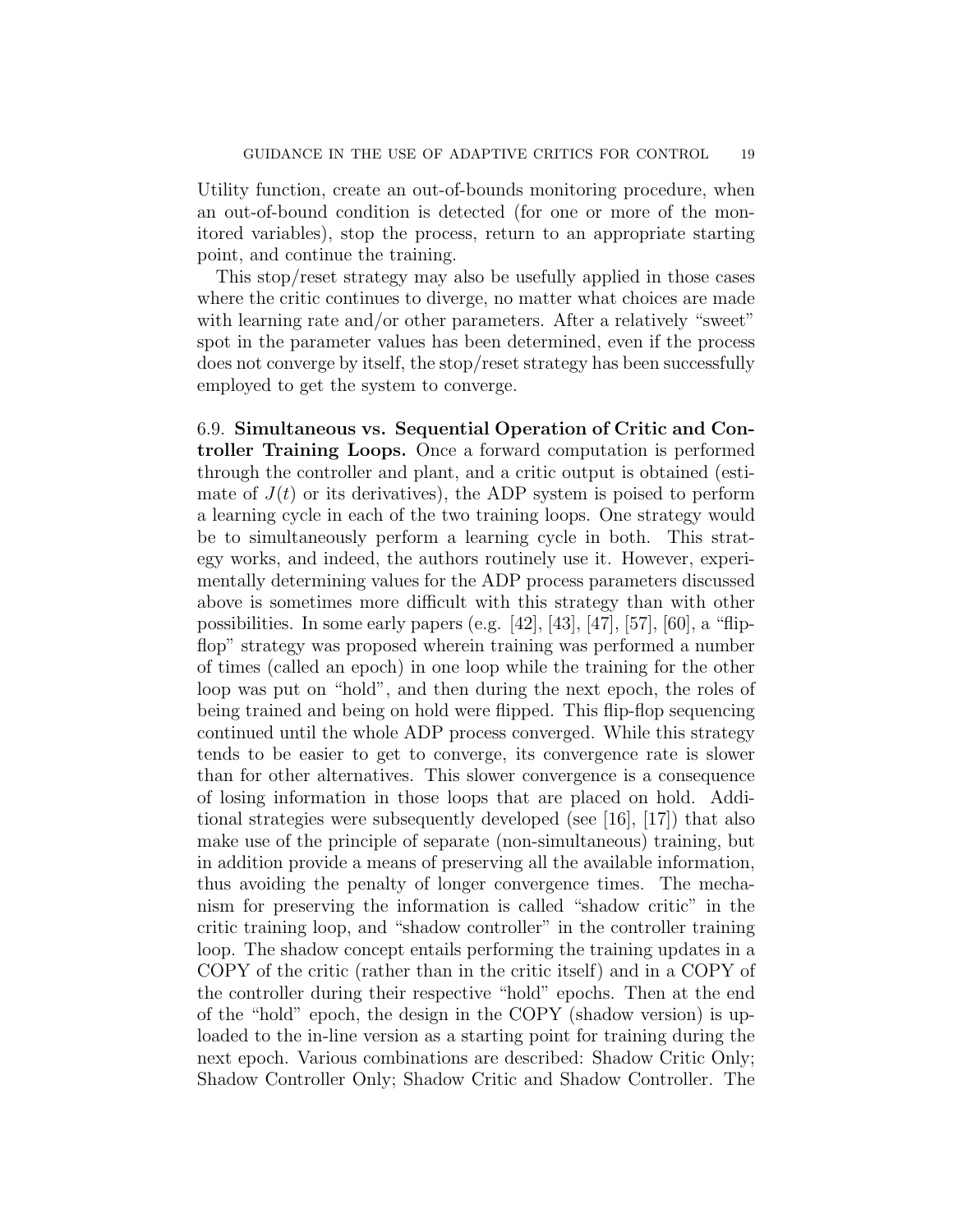motivating benefit for using these alternate strategies is their enhanced convergence performance. In addition, however, for some limited cases explored, the controller designs generated via the various strategies had some qualitative differences as well [24].

More recently, the Shadow Controller concept was incorporated in a proposed design of a method to deal with stability issues that arise when the ADP method is to be used in an on-line context [19]. See Section 6.11 below.

6.10. Embedding a-priori Knowledge. If a priori knowledge is available about the problem domain that may be translated into a starting design of the controller and/or the critic, then it behooves us to use this knowledge as a starting point for the ADP procedures. While the ADP methods may be made to converge with random initializations of the controller and critic networks (usually only applicable in off-line situations), it is generally understood that the better the starting controller design, the "easier" it will be for the ADP process to converge. Another way to look at this is that if the starting controller design is "close" to an optimal design (e.g., the human designers already did a pretty good job), then the ADP system's task is one of refining a design - and this is intuitively easier than having to explore the design domain to even get to what is a starting point in the assumed context.

There are a variety of ways to obtain a *priori* information about the problem domain that can be used to initialize the trainable function approximator in the ADP process. For example, consider a system with an existing controller, but the controller's design is known to be non-optimal and it is desired to improve the design. One could train a neural network to copy this controller, substitute this NN in place of the controller, and implement an ADP process to optimize the controller design. If the ADP requires a differentiable plant model, then such a model will also have to be developed before starting the process. With this starting controller design, one would begin the ADP process with a long epoch to train just the critic, and then transition into one of the strategies described in the previous section to incrementally improve both, the critic's estimate of  $J^*$  and the corresponding controller design.

An alternate location to embed a *priori* knowledge is in the critic. For example, in the context of an LQR (linear quadratic regulator) problem, the  $J^*$  surface is known to be parabolic. While the various parameter values of the parabolic surface may not be known a priori, if the critic is pre-structured to just represent such surfaces, then ADP convergence is enhanced, e.g. see [54]. We think of this in terms of pre-biasing the critic's 'perception' of the problem.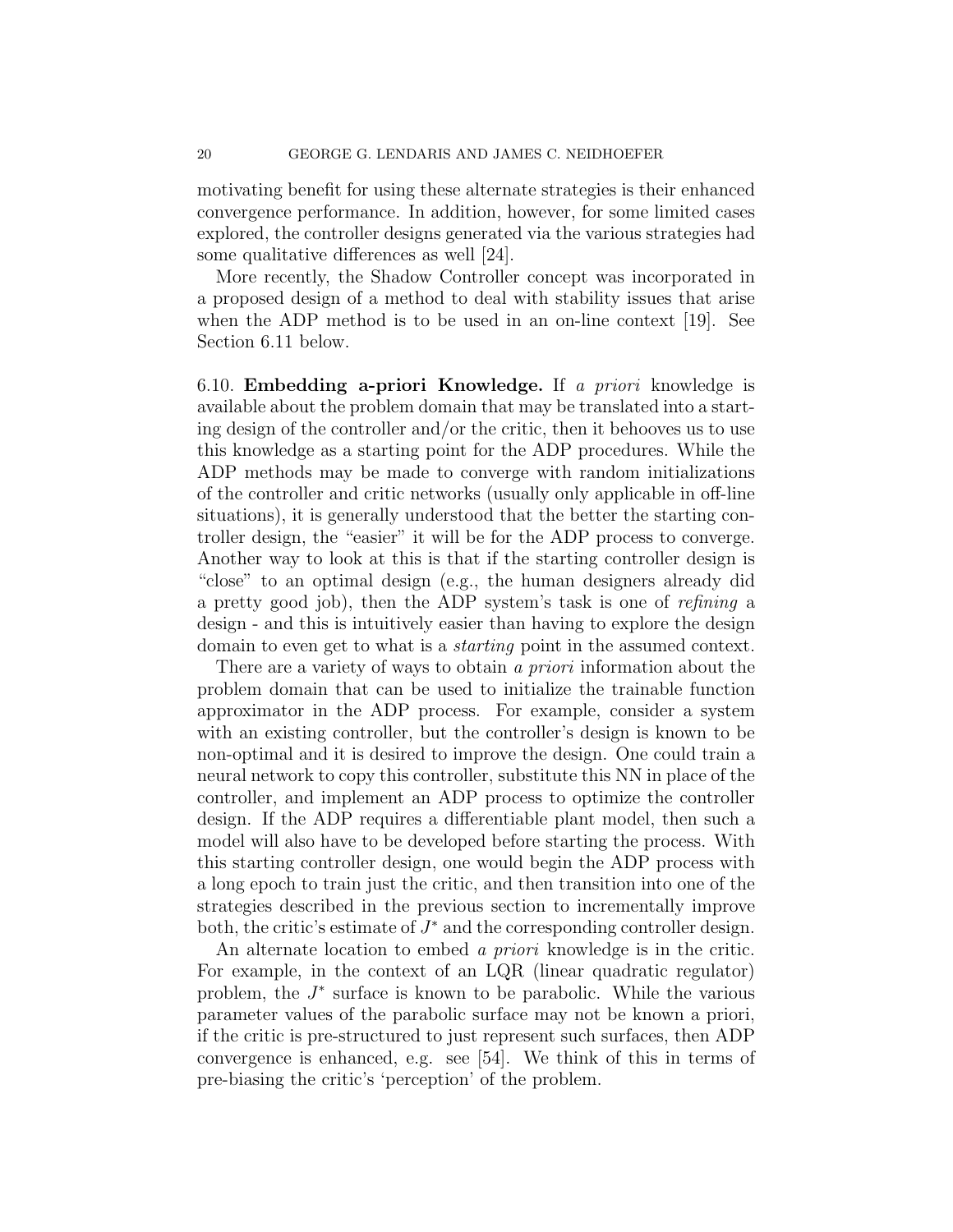Often times, the key source of a priori knowledge resides in the head of a human expert. There is little available in the neural network literature that provides guidance on how to embed such a priori knowledge into a neural network starting design. On the other hand, a large literature has developed in recent decades describing theory and methods for using Fuzzy Logic to capture such human expertise, and further, for using Fuzzy Systems in the controls context. Space limitations preclude surveying that literature here; a couple of accessible suggestions to the reader are [58], [62]. It is important to point out here that certain Fuzzy structures qualify as trainable universal function approximators, and thus, should in principle be usable in ADP processes. Indeed, successful use of Fuzzy structures for both controller and/or critic roles, and in fact, for the plant's differentiable model, have been accomplished (e.g., see [50], [51], [53]). We summarize below an example of such an application (taken from [50]), to convey the thought process you would use to employ such techniques. A summary of the results to be described in the following few paragraphs is given in Table II.

A Fuzzy structure known as a first-order TSK model (e.g. see [62]) offers a direct approach for representing the relevant characteristics of the plant, and for prestructuring both the controller and critic. A very simple model of the well-known cart-pole system was constructed using such a structure, and for DHP training, it was demonstrated that this model's effectiveness was comparable to the use of a full analytic model. This is especially interesting since no example-specific information (pole length or mass, cart mass, etc.) was included in the model.

The line of reasoning went as follows. First, it was noted that the six observable variables (related to pole angle  $\theta$  and cart position x) constitute a coupled pair of second order systems. It can be inferred that the derivatives  $\frac{\partial \theta}{\partial \theta}, \frac{\partial \theta}{\partial \dot{\theta}}, \frac{\partial \theta}{\partial \dot{\theta}}, \frac{\partial \dot{\theta}}{\partial \dot{\theta}}$  $\frac{\partial \dot{\theta}}{\partial \dot{\theta}}, \frac{\partial \dot{\theta}}{\partial \ddot{\theta}}$  $\frac{\partial \theta}{\partial \ddot{\theta}}, \frac{\partial x}{\partial x}, \frac{\partial x}{\partial \dot{x}}$  $\frac{\partial x}{\partial \dot{x}}, \frac{\partial x}{\partial \ddot{x}}$  $\frac{\partial x}{\partial \ddot{x}}, \frac{\partial \dot{x}}{\partial \dot{x}}$  $\frac{\partial \dot{x}}{\partial \dot{x}}$  and  $\frac{\partial \dot{x}}{\partial \ddot{x}}$  are all always positive. This observation constitutes a partial *qualitative model* of the plant's dynamics. An additional observation is that application of a positive control force to the cart tends to increase  $x, \dot{x}$  and  $\ddot{x}$ , and decrease  $\theta$ ,  $\dot{\theta}$  and  $\ddot{\theta}$ ; this *a priori* knowledge allows setting  $\frac{\partial x}{\partial u}$ ,  $\frac{\partial x}{\partial u}$ , and  $\frac{\partial \ddot{x}}{\partial u}$  positive, and  $\frac{\partial \theta}{\partial u}$ ,  $\frac{\partial \dot{\theta}}{\partial u}$  and  $\frac{\partial \ddot{\theta}}{\partial u}$  negative. This collection of assumptions was defined as the Double Integrator Model (DIM). When the DIM was substituted into the baseline DHP training procedure in place of the true analytic plant model, the procedure successfully produced a controller 81 percent of the time (as compared to 99.99 percent with the analytic model).

Buoyed by this promising result, another piece of a priori knowledge was crafted out of the observable fact that when the pole is deflected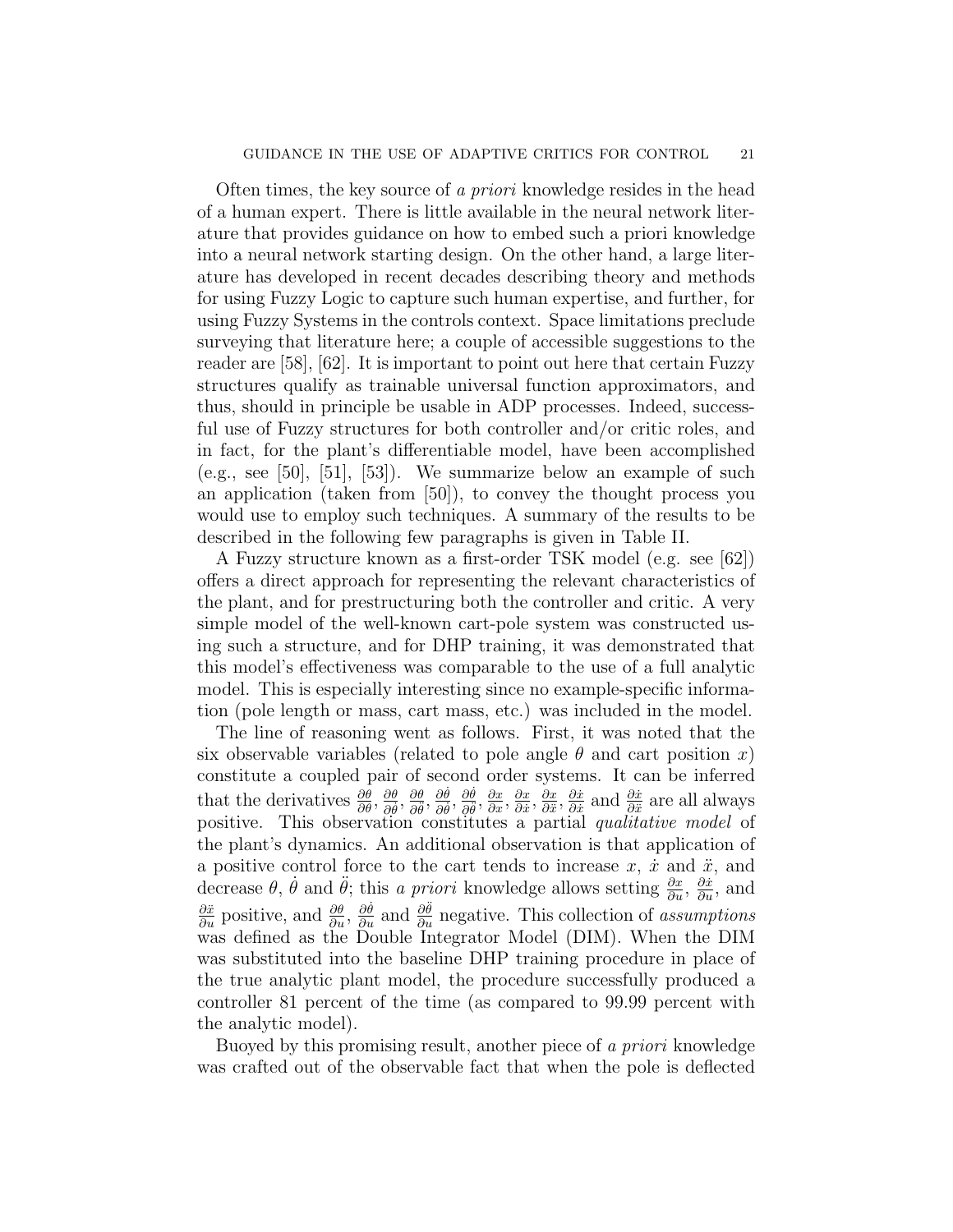from vertical, the force of gravity will tend to increase the angular acceleration of the pole in the same direction as the deflection while also imparting an acceleration to the cart in the opposite direction. This resulted in a new pair of rules:

If 
$$
\theta \neq 0
$$
 then  $\frac{\partial \ddot{x}}{\partial \theta}$  is negative

and

If 
$$
\theta \neq 0
$$
 then  $\frac{\partial \ddot{\theta}}{\partial \theta}$  is positive

The DIM augmented with these two rules was called the Crisp Rule Double Integrator Model (CRDIM). When used in the DHP training procedure this model turned out being only 76 percent effective.

While initially disappointing, this result provided the context for an important conclusion: while the linguistic description of the plant's behavior is correct, the *crisp implementation* of the rules that were used actually detracted from the effectiveness of the CRDIM for controller training. By moving to a Fuzzy framework for the entire model, substantially improved results were obtained.

To keep the fuzzy implementation simple, only three linguistic values were used for each variable: POSITIVE, ZERO and NEGATIVE. A triangular membership function was used for the ZERO linguistic value (with end points scaled consistent with the expected range of the quantitative variable), and the membership functions for the POS-ITIVE and NEGATIVE values were defined so that the sum of membership values for any quantitative value sum to 1. The underlying observations included in the CRDIM were translated into fuzzy inference rules implemented using the sup-min operator for composition and the max operator for aggregation (cf. [62]). Height defuzzification was used, with centroid values of 1, 0 and -1 for POSITIVE, ZERO and NEGATIVE output values respectively. It should be clear that this Fuzzy Rule Model (FRM) would be a very poor numerical model of the system. Never the less it was 99 percent effective when used in DHP training, very close in performance to the true analytic model. 'Effectiveness' in this context is defined as the percentage of the trials in which the training procedure successfully produces a controller.

More advanced details about use of Fuzzy structures in DHP ADP systems are given in  $|52|$  and  $|53|$ .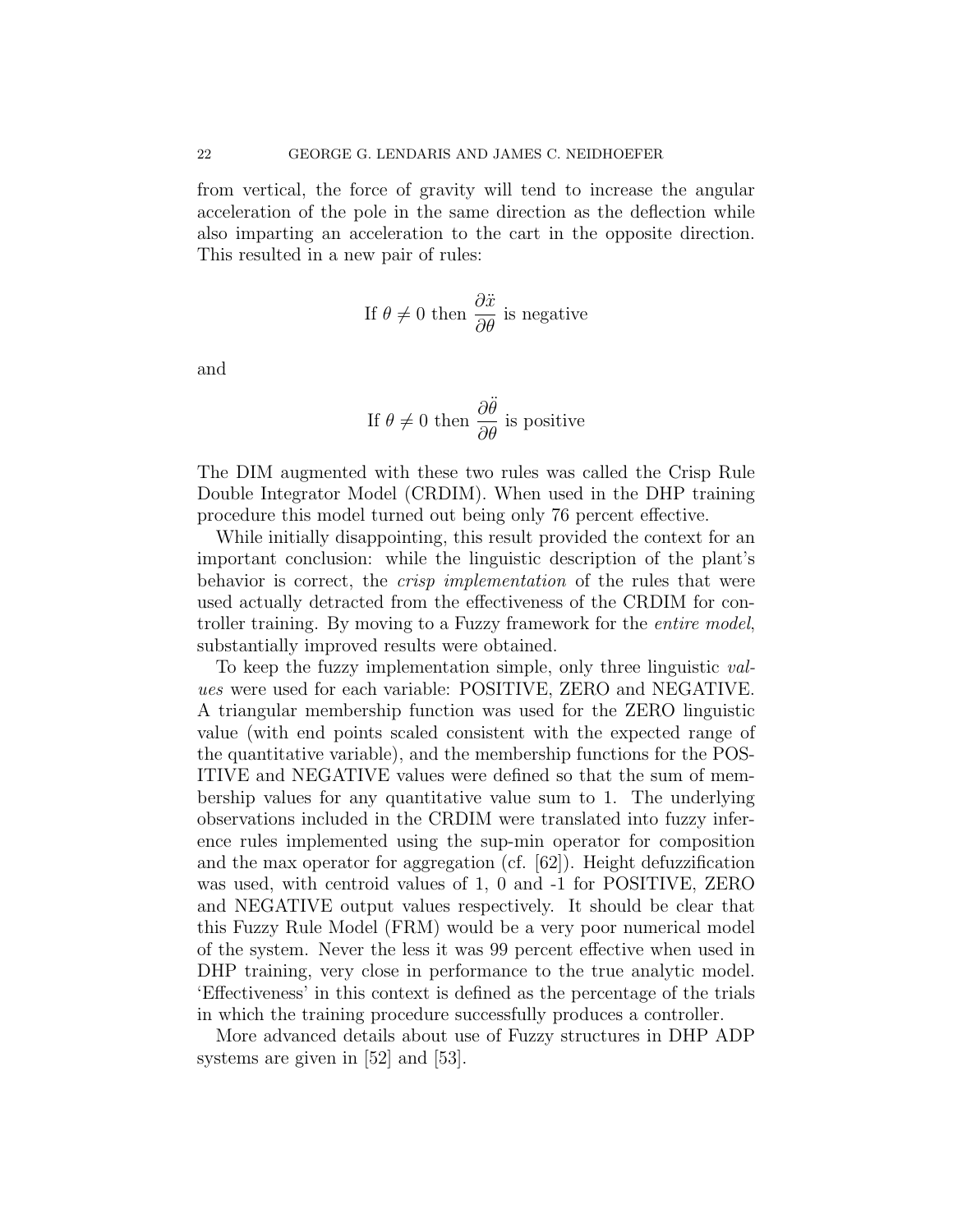| <u>trong-oard propient</u> |                           |  |
|----------------------------|---------------------------|--|
| Type of Model              | Effectiveness in Training |  |
| Analytic                   | $99.99\%$                 |  |
| Double Integrator          | 81 %                      |  |
| D. I. with Crisp Rules     | 76 %                      |  |
| <b>Fuzzy Rules</b>         | $99\%$                    |  |

Table II. Effectiveness of Models in DHP Training (Pole-Cart problem)

6.11. Stability issues. Direct application of Dynamic Programming (DP) as originally defined would be performed off-line, and would yield an optimal controller design that would then be implemented and inserted into the object system. The DP method guarantees that the resulting controller is a stabilizing one (entailed in the definition of optimal).

The approximate DP (ADP) methods considered in this book are also intended to yield optimal controllers, albeit only approximately optimal ones, after the underlying iterative approximation process has converged. Once the ADP process does converge, we can assume, with reasonable theoretical justification, that the resulting controller design is a stabilizing one (e.g. see  $|41|$ ).

The stability story is more complicated, however, when the ADP methods are to be used on-line to modify the design of the controller to accommodate changes in the problem context (i.e. to be an adaptive controller in the traditional controls literature sense, or, to be a reconfigurable controller of the more recent literature). In this (on-line) case, the question of whether the controller design is a stabilizing one has to be asked at each iteration of the ADP design process. This is called step-wise stability in [30] or static stability in [2].

As in Section 5, we offer here a brief review of related research (here concerning stability issues) as part of providing guidance to prospective users of the ADP.

6.11.1. Recent Approaches to Stability Issues. The group at Colorado State University address the issue of stability in ADP systems in terms of what they call 'static' stability and 'dynamic' stability, [2]. Their static stability means that each time the controller's design is modified, it continues to be a stabilizing controller. This kind of stability is called step-wise stability in [30]. Their dynamic stability notion, on the other hand, refers to the dynamics introduced by the sequence of changed controller designs in the loop. They approach static stability with neural network controllers by first extracting the linear time-invariant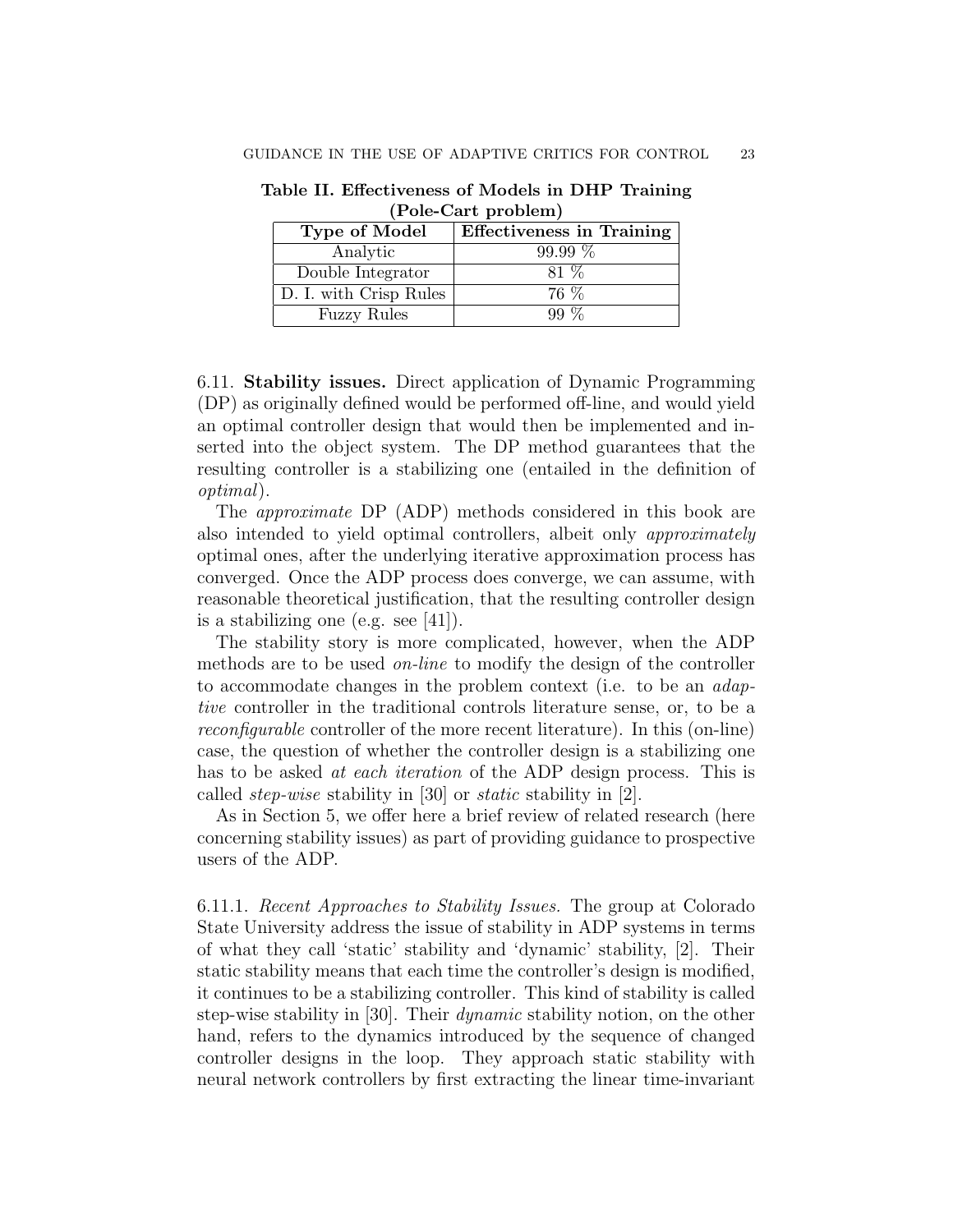(LTI) components of the neural network and representing the remaining parts as sector-bounded nonlinear uncertainties. Integral Quadratic Constraint (IQC) analysis [1] is then used to determine the stability of the system consisting of the plant, nominal controller, and the neural network with given weight values. The dynamic stability problem is addressed by once again treating the neural network's nonlinear components as sector bounded nonlinear uncertainties. In addition, uncertainty in the form of a slowly time-varying scalar is added to cover weight changes during learning. Finally, IQC analysis is applied to determine stability [29]. In this way, the network weight learning problem is transformed into one of network weight uncertainty; following this, a straightforward computation guarantees the stability of the network during training. The "down side" of this approach is its rather slow convergence to a design solution.

The group at the University of Massachusetts use Lyapunov methods to successfully verify qualitative properties of controller designs, such as stability, or limiting behavior, [28]. Lyapunov-based methods are used to ensure that an agent learning through reinforcement learning exhibits behavior that satisfies qualitative properties relating to goalachievement and safety.

The group at the Ford Research Laboratories has done a significant amount of work in analyzing the stability of recurrent neural networks (RNNs), [3], [4], [9], [10]. Their work focuses on the global Lyapunov stability of multilayer perceptrons, where they assume the network weights are fixed. They perform a state space transformation to convert the original RNN equations to a form suitable for stability analysis. Then appropriate linear matrix inequalities (LMI) are solved to determine whether the system under study is globally exponentially stable. In [4], an on-line system capable of analyzing an input-output data sequence to construct a sequence of binary classifications without being provided correct class information as part of the training process is described. The system employs both supervised and unsupervised training techniques to form multiple behavior models.

The group at Portland State University's NW Computational Intelligence Laboratory has proposed a computation/simulation approach based on the Shadow Controller concept mentioned in Section 6.9 (e.g. see [18], [19]). This approach is predicted to become viable for on-line applications as computational power continues to increase. Since the issue during on-line training of a controller is to avoid instantiating into the control loop a controller that is not stabilizing, the (DHP, in their case) training is done only on the Shadow Controller. While many issues remain to be resolved for this proposed procedure, the idea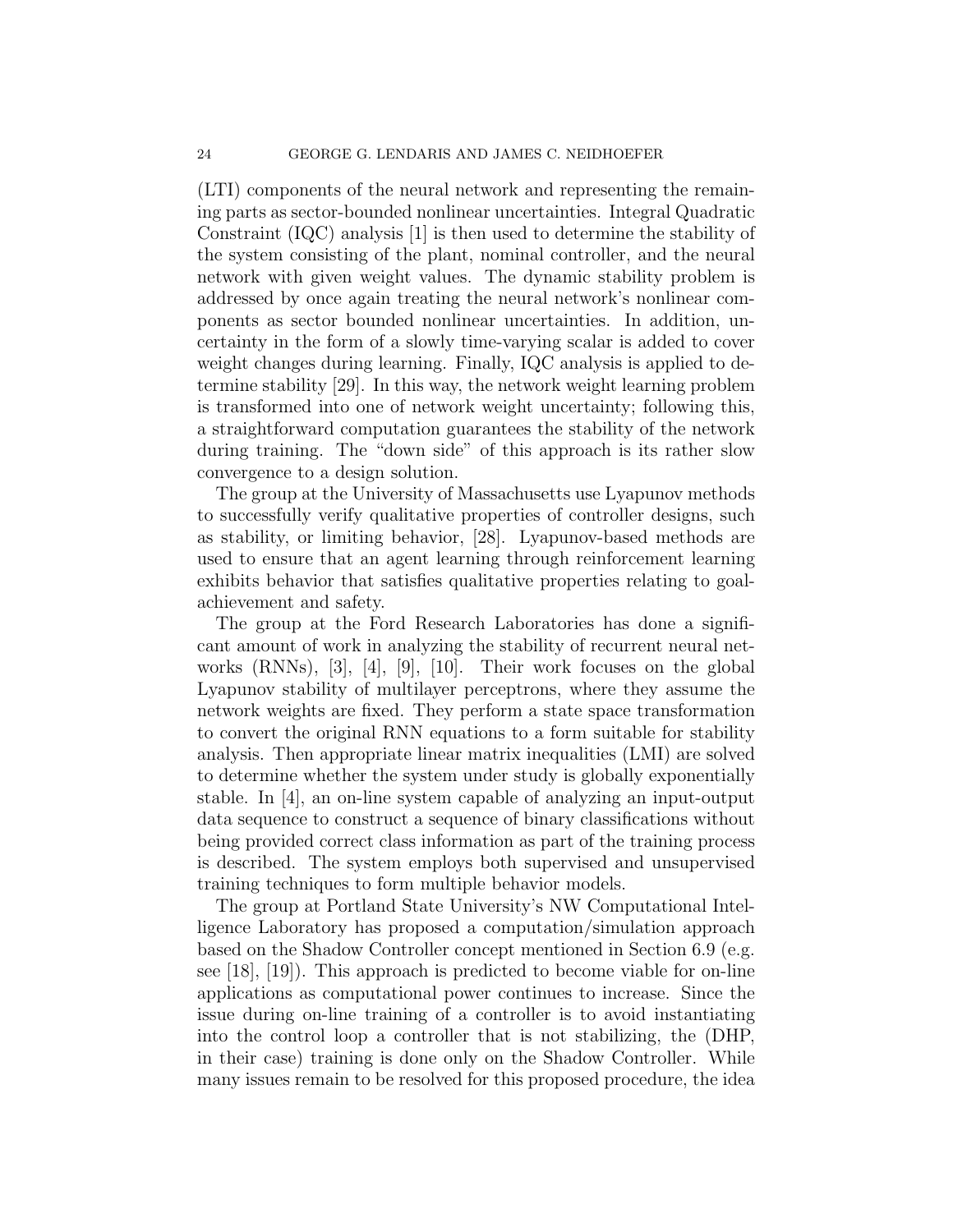is to determine the (local) stability of the current Shadow Controller design by performing a high-speed simulation of the closed loop (using the plant model already required for the DHP method), determine a local linearization, determine the s-plane pole locations, and from this test to determine whether the current Shadow Controller design meets minimum stability requirements; if so, upload the design to the on-line controller; if not, wait until another train/test cycle. The assumption is that stabilizing controller designs will occur sufficiently often to render the proposed procedure viable.

The group at Accurate Automation Corporation has developed an adaptive dynamic programming (incidentally, in [30], the acronym ADP is used for Adaptive Dynamic Programming, whereas in the present book ADP is used for Approximate Dynamic Programming) algorithm with a continuous time stability proof, [30]. The algorithm is initialized with a (stabilizing) Value function, and the corresponding control law is computed via the Hamilton-Jacobi-Bellman Equation (which is thus guaranteed to be a stabilizing controller for this step), and the system is run; the resultant state trajectories are kept track of and used to update the Value function in a soft computing mode. The method is repeated to convergence. In [30], this method is shown to be globally convergent, with step-wise stability, to the optimal Value function / control law pair for an (unknown) input affine system with an input quadratic performance measure (modulo the appropriate technical conditions). This algorithm has been demonstrated on the example problems mentioned in Section 5 for Saeks and his colleagues.

# 7. Items For Future ADP Research

As mentioned in Section 1, much progress in the development and application of Adaptive Critics has already occurred, yet much remains to be done. We comment here on two topics that appear to us to have significant potential for expanded/enhanced application of the ADP methods. One relates to employment of Fuzzy communication among the actors in an ADP system, and the other relates to speeding up the process of  $J^*$  generation in selected problem domains.

The idea for the latter is to develop a computational intelligence methodology that efficiently designs optimal controllers for additional problems within an assumed problem domain, based on knowledge of existing designs in that domain. Research on this approach is just starting at the NWCIL, but promises to benefit from broader involvement. As currently envisioned, the key ingredient of this methodology will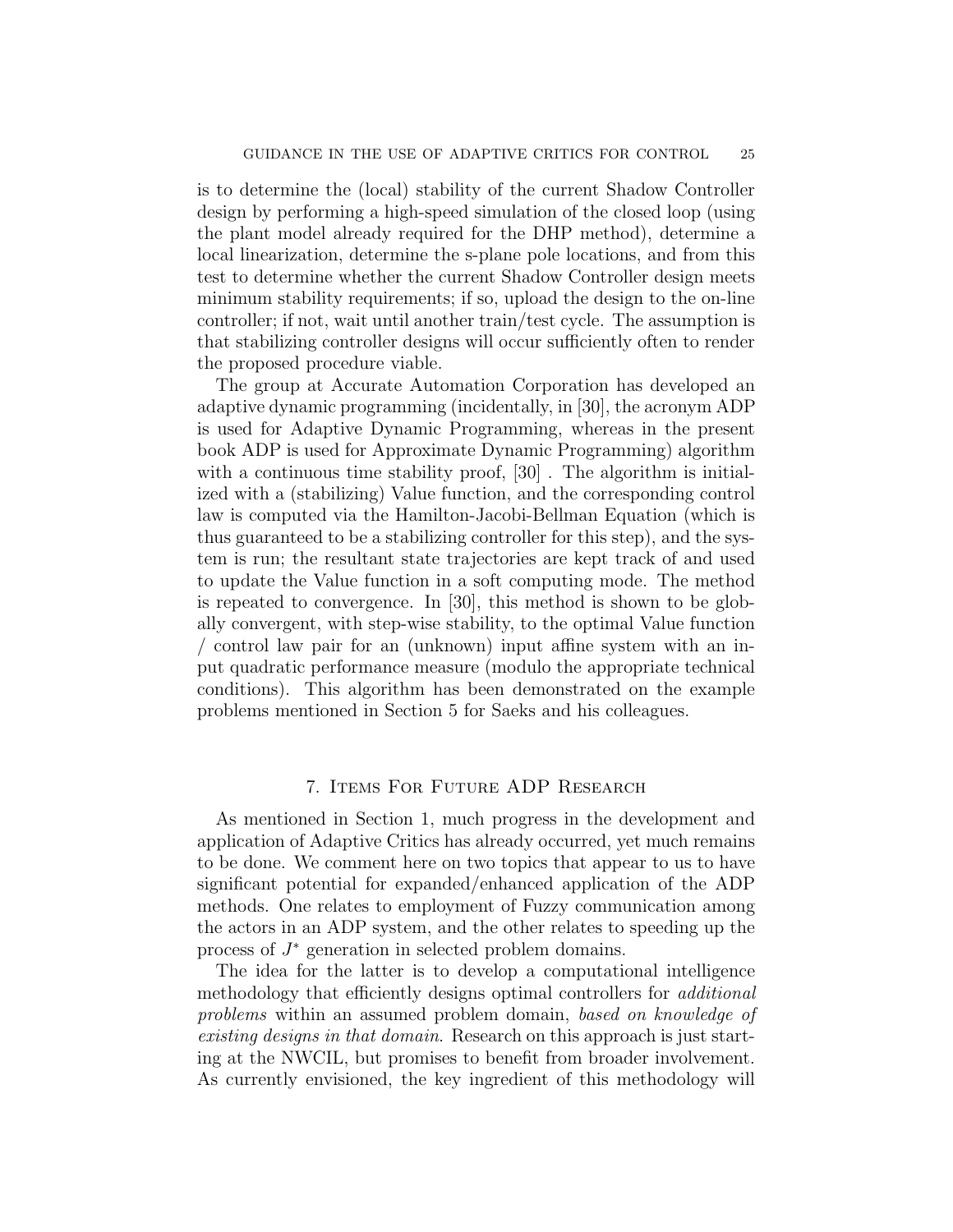be a  $J^*$  Surface Generator  $(J^*SG)$ . Fundamental tasks in this quest involve representation, representation, representation.

The idea for including Fuzzy communication among the actors in an ADP system (in contrast to within the various actors, as discussed in Section 6.10) is motivated by observing the process wherein, for example, a human athlete refines his/her performance based on verbal hints/instructions provided by an experienced coach (this may apply to many human activities, such as dancing, art, etc.). A potentially key location for receiving/embedding such knowledge communicated via a Fuzzy representation could be the Utility function. A hint that the Utility function could be the heart of such a refinement process may reside for us in the sequence of additions to the Utility functions described in Section 6.2, and the corresponding refinements in controller performance achieved. Each of us has many personal experiences of using verbally communicated guidance to enhance some kind of performance, and this could provide a rich source of intuition for such an approach. We encourage dialogue to begin within our research community.

#### **REFERENCES**

- [1] C. Anderson. Approximating a policy can be easier than approximating a value function. Technical Report CS-00-101, Colorado State University, 2000.
- [2] C. Anderson, R. M. Kretchner, P. M. Young, and D. C. Hittle. Robust reinforcement learning control with static and dynamic stability. International Journal of Robust and Nonlinear Control, 11, 2001.
- [3] N. Barabanov and D. Prokhorov. Stability analysis of discrete-time recurrent neural networks. IEEE Trans. On Neural Networks, March, 2002.
- [4] N. Barabanov and D. Prokhorov. Two alternative stability criteria for discretetime rmlp. Las Vegas, NV, Dec. 2002. Control and Decision Conference.
- [5] A. G. Barto. Handbook of Intelligent Control, chapter Reinforcement Learning and Adaptive Critic Methods, pages 469–491. New York: Van Nostrand-Reinhold, 1992.
- [6] A. G. Barto and R. S. Sutton. Reinforcement Learning: An Introduction. MIT Press, 1998.
- [7] R. E. Bellman. Dynamic Programming. Princeton University Press, 1957.
- [8] D. P. Bertsekas and J. N. Tsitsiklis. Neuro-Dynamic Programming. Athena Scientific, 1996.
- [9] P. Eaton, D. Prokhorov, and D. Wunsch. Neurocontroller for fuzzy ball-andbeam systems with nonlinear, nonuniform friction. IEEE Trans. On Neural Networks, pages 423–435, March 2000.
- [10] L. Feldkamp, T. Feldkamp, and D. Prokhorov. Intelligent Signal Processing, chapter An Approach to Adaptive Classification. IEEE Press, 2001.
- [11] Z. Huang and S. N. Balakrishnan. Robust adaptive critic based neurocontrollers for missiles with model uncertainties. 2001 AAA Guidance, Navigation and Control Conference, Montreal, Canada, Aug 2001.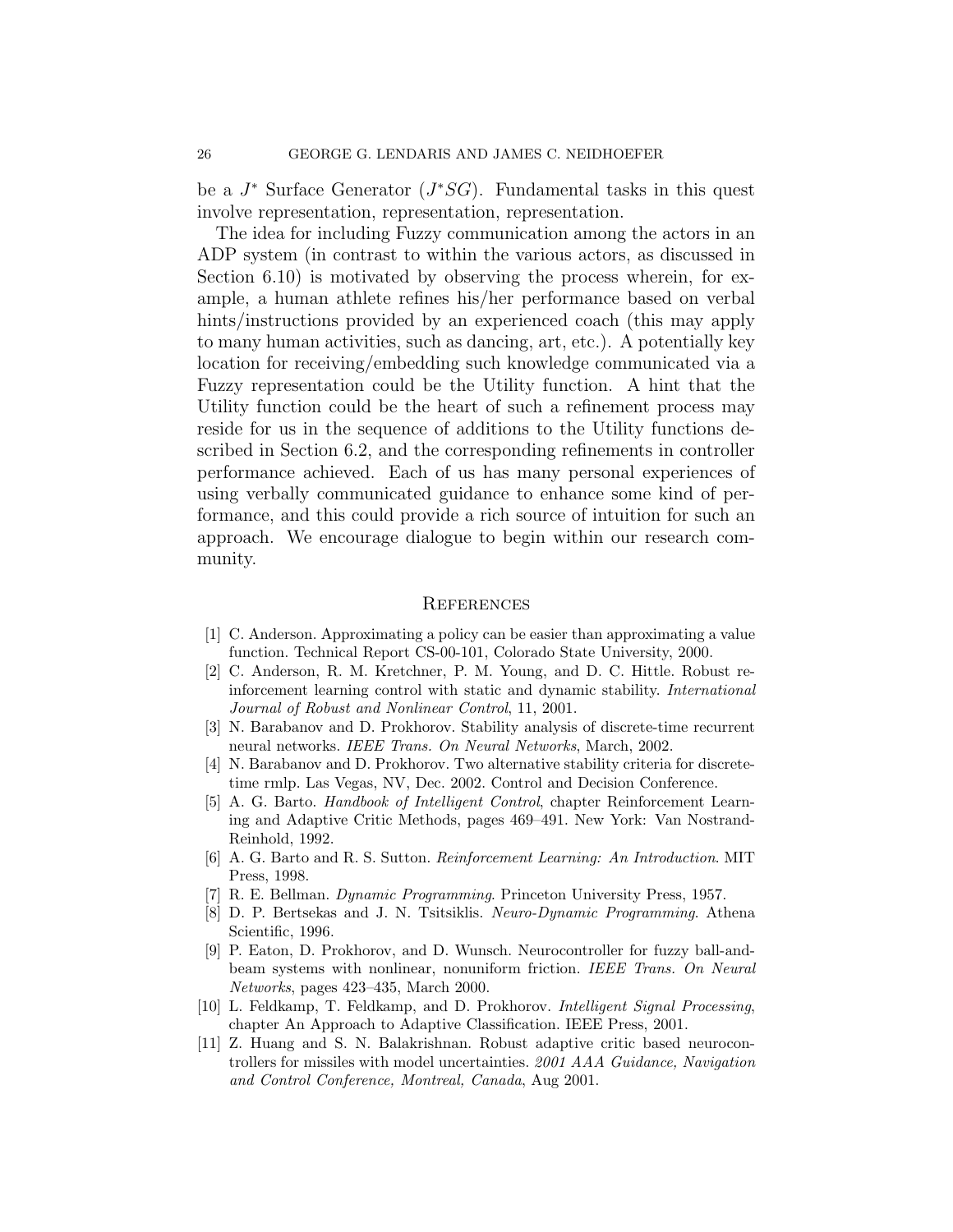- [12] Z. Huang and S.N. Balakrishnan. Robust adaptive critic based neurocontrollers for systems with input uncertainties. Proceedings of IJCNN'2000, Como, Italy, pages B–263, July 2000.
- [13] L. P. Kaelbling, M. L. Littman, and A. W. Moore. Reinforcement learning: A survey. Journal of Artificial Intelligence Research, 4:237–285, 1996.
- [14] K. KrishnaKumar and J. Neidhoefer. Immunized adaptive critics. invited session on Adaptive Critics, ICNN '97, Houston, 1997. A version of this was presented at ANNIE '96, November 10- 13, St. Louis, MO.
- [15] K. KrishnaKumar and J. Neidhoefer. Immunized Adaptive Critic for an Autonomous Aircraft Control Application. Artificial immune systems and their applications. Springer-Verlag, Inc., 1998.
- [16] G. G. Lendaris and T. T. Shannon C. Paintz. More on training strategies for critic and action neural networks in dual heuristic programming method (invited paper). Proceedings of Systems Man and Cybernetics Society International Conference'97, Orlando, IEEE Press, October 1997.
- [17] G. G. Lendaris and C. Paintz. Training strategies for critic and action neural networks in dual heuristic programming method. Proceedings of International Conference on Neural Networks'97 (ICNN'97), Houston, July 1997.
- [18] G. G. Lendaris, R. A. Santiago, and M. S. Carroll. Dual heuristic programming for fuzzy control. Proceeedings of IFSA / NAFIPS Conference, Vancouver, B.C., July 2002.
- [19] G. G. Lendaris, R. A. Santiago, and M. S. Carroll. Proposed framework for applying adaptive critics in real-time realm. Proceedings of International Conference on Neural Networks'02 (IJCNN' 2002), Hawaii, May 2002.
- [20] G. G. Lendaris, R. A. Santiago, J. McCarthy, and M. S. Carroll. Controller design via adaptive critic and model reference methods. Proceedings of International Conference on Neural Networks'03 (IJCNN' 2003), Portland, July 2003.
- [21] G. G. Lendaris and L. J. Schultz. Controller design (from scratch) using approximate dynamic programming. Proceedings of IEEE International Symposium on Intelligent Control '2000,(IEEE-ISIC'2000), Patras,Greece, July 2000.
- [22] G. G. Lendaris, L. J. Schultz, and T. T. Shannon. Adaptive critic design for intelligent steering and speed control of a 2-axle vehicle. Proceedings of International Conference on Neural Networks'00 (IJCNN'2000) Italy, Jan 2000.
- [23] G. G. Lendaris and T. T. Shannon. Application considerations for the dhp methodology. Proceedings of the International Joint Conference on Neural Networks'98 (IJCNN'98), Anchorage, IEEE Press, May 1998.
- [24] G. G. Lendaris, T. T. Shannon, and A. Rustan. A comparison of training algorithms for dhp adaptive critic neuro-control. Proceedings of International Conference on Neural Networks'99 (IJCNN'99), Washington,DC, 1999.
- [25] G. G. Lendaris, T. T. Shannon, L. J. Schultz, S. Hutsell, and A. Rogers. Dual heuristic programming for fuzzy control. Proceedings of IFSA / NAFIPS Conference,Vancouver, B.C., July 2001.
- [26] X. Liu and S. N. Balakrishnan. Convergence analysis of adaptive critic based neural networks. Proceedings of 2000 American Control Conference, Chicago, IL, June 2000.
- [27] R. Luus. Iterative Dynamic Programming. CRC Press, 2000.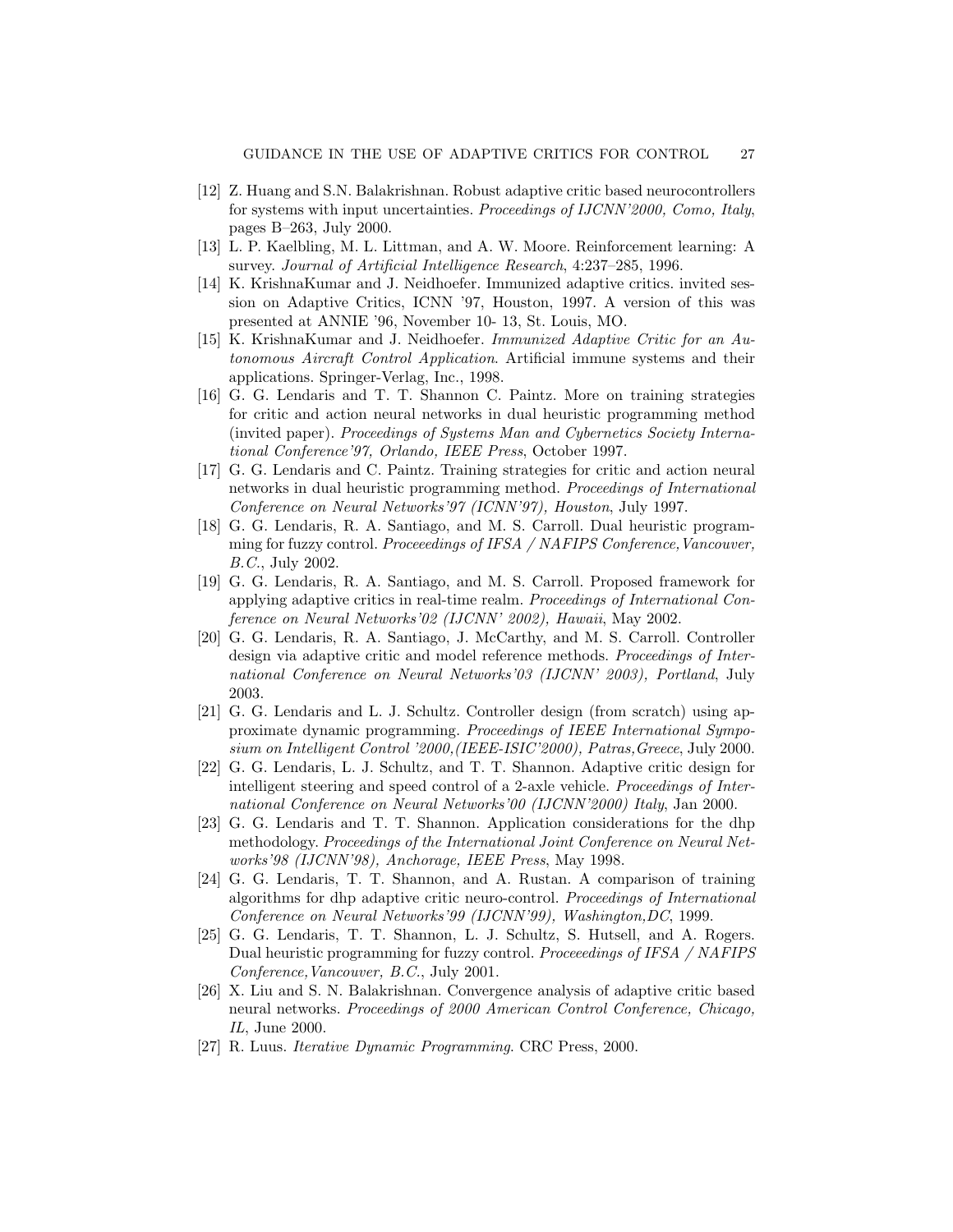- [28] A. McGovern and A. G. Barto. Automatic discovery of subgoals in reinforcement learning using diverse density. Proceedings of the 18th International Conference on Machine Learning, pages 361–368, 2001.
- [29] A. Megretski and A. Rantzer. System analysis via integral quadratic constraints: Part ii. Technical Report ISRN LUTFD2/TFRT-7559-SE, Lund Institute of Technology, September, June 1997.
- [30] J. J. Murray, C. Cox, G.G. Lendaris, and R. Saeks. Adaptive dynamic programming. IEEE TRANSACTIONS on SYSTEMS, MAN. and CYBERNETICS, PART C: Applications and Reviews, 32, No.2:140–153, May 2002.
- [31] K. S. Narendra and S. Mukhopadhyay. Adaptive control of nonlinear multivariable systems using neural networks. Neural Networks, 7(5):737–752, 1994.
- [32] J. C. Neidhoefer. Report. Technical Report AAC-01-055, Accurate Automation Corp, 2001.
- [33] J. C. Neidhoefer. Report. Technical Report AAC-02-016, Accurate Automation Corp, 2002.
- [34] J. C. Neidhoefer and K. Krishnakumar. Intelligent control for autonomous aircraft missions. IEEE Transactions on Systems, Man, and Cybernetics, Part A, January 2001.
- [35] D. Nguyen and B. Widrow. Neural Networks for Control, chapter The Truck Backer-Upper: an Example of Self Learning in Neural Networks. MIT Press, 1957.
- [36] R. Padhi and S. N. Balakrishnan. Adaptive critic based optimal control for distributed parameter systems. Proceedings International Conference on Information, Communication and Signal Processing, December 1999.
- [37] R. Padhi and S. N. Balakrishnan. A systematic synthesis of optimal process control with neural networks. Proceedings American Control Conference, Washington, D.C., June 2001.
- [38] R. Padhi, S. N. Balakrishnan, and T. Randolph. Adaptive critic based optimal neuro control synthesis for distributed parameter systems. Automatica, 37:1223–1234, 2001.
- [39] J. C. Pearce. The Biology of Transcendence. Park Street Press, 2002.
- [40] T. J. Perkins and A. G. Barto. Lyapunov design for safe reinforcement learning. AAAI Spring Symposium on Safe Learning Agents.
- [41] D. Prokhorov. Adaptive Critic Designs and their Application. PhD thesis, Texas Tech University, 1997. Department of Electrical Engineering.
- [42] D. Prokhorov, R. Santiago, and D. Wunsch. Adaptive critic designs: A case study for neurocontrol. Neural Networks, 8:1367–1372, 1995.
- [43] D. Prokhorov and D. Wunsch. Adaptive critic designs. IEEE Transactions on Neural Networks, 8(5):997–1007, 1997.
- [44] A. Rogers, T. T. Shannon, and G. G. Lendaris. A comparison of dhp based antecedent parameter tuning strategies for fuzzy control. Proceedings of IFSA/NAFIPS Conference, Vancouver B.C., July, 2001.
- [45] R. Saeks, C. Cox, J. Neidhoefer, and D. Escher. Adaptive critic control of the power train in a hybrid electric vehicle. Proceedings SMCia Workshop, 1999.
- [46] R. Saeks, C. Cox, J. Neidhoefer, P. Mays, and J. Murray. Adaptive critic control of a hybrid electric vehicle. IEEE Transactions on Intelligent Transportation Systems, 3, No.4, December, 2002.